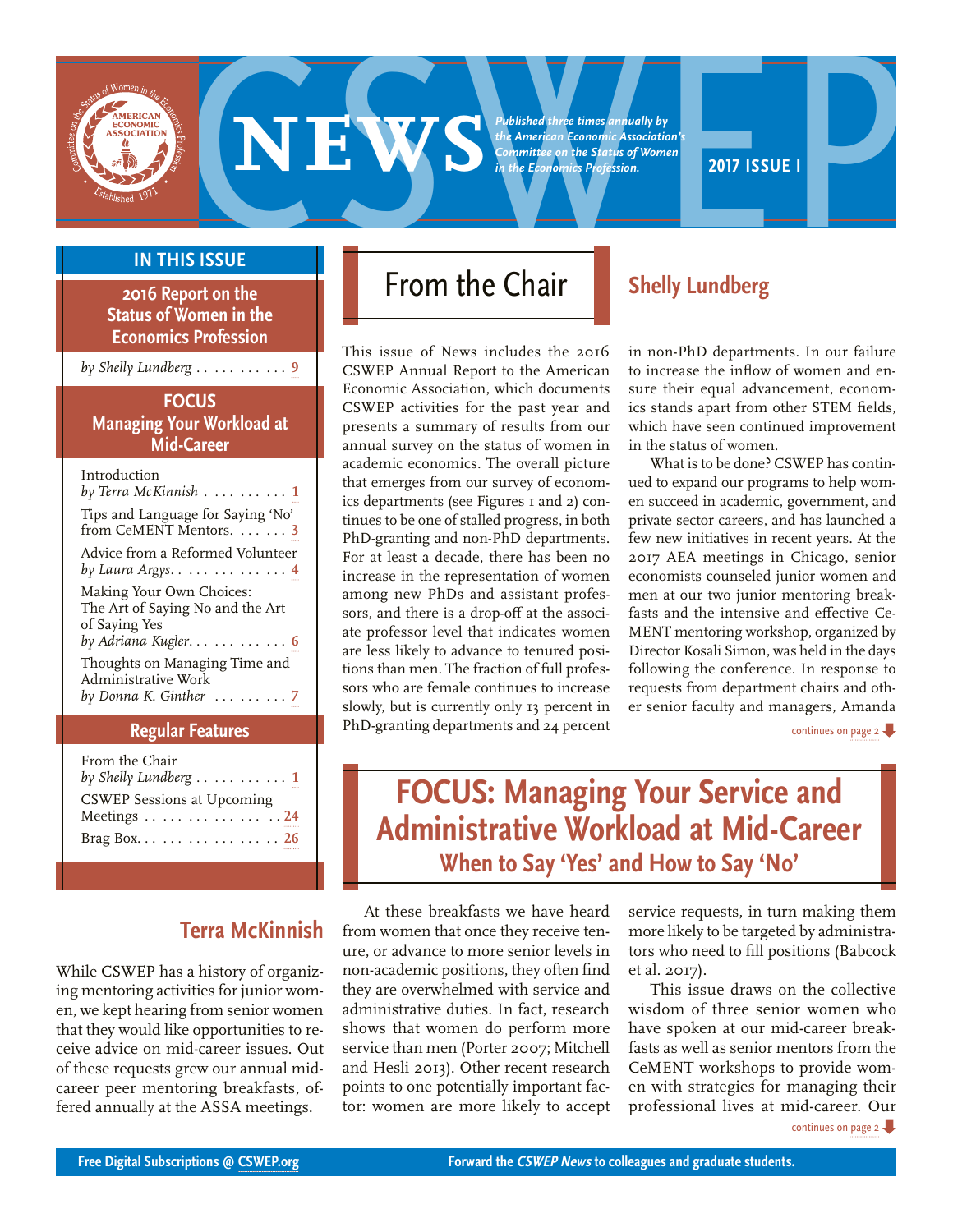#### **Contributors**

**Laura Argys,**  Professor of Economics and Associate Dean for Research and Creative Activities, University of Colorado, Denver

<span id="page-1-0"></span>

**Shelly Lundberg,**  Leonard Broom Professor of Demography, Department of Economics, University of California, Santa Barbara

**Terra McKinnish,**  Professor of Economics, University of Colorado, Boulder



**Adriana Kugler,**  Professor, McCourt School of Public Policy, Georgetown University



**Donna K. Ginther,**  Professor of Economics, Director, Center for Science Technology & Economic Policy, The University of Kansas

#### **CSWEP News Staff**

Shelly Lundberg, Editor Kate Silz-Carson, Oversight Editor Terra McKinnish, Co-Editor Amber Pipa, Assistant Editor Leda Black, **[Graphic Designer](http://www.ledablack.com/)**

#### **About CSWEP**

A standing committee of the American Economic Association, the Committee on the Status of Women in the Economics Profession (CSWEP) is charged with serving professional women economists by promoting their careers and monitoring their progress. CSWEP sponsors mentoring programs, surveys economics departments and freely disseminates information on professional opportunities, career development and how the profession works, both on the web and via free digital subscriptions to the CSWEP News. To subscribe, email **[cswep@econ.](mailto:cswep%40econ.ucsb.edu?subject=) [ucsb.edu](mailto:cswep%40econ.ucsb.edu?subject=)**.

#### **[From the Chair](#page-0-0)**

Bayer organized an expert panel discussion on recruiting and mentoring diverse faculty (co-sponsored by CSWEP and CSMGEP). Participants lauded the "practical suggestions" and "problem-solving strategies" provided by the panelists. As a follow-up to last year's popular roundtable on women economists and the media, Diane Schanzenbach facilitated two training sessions by media consultant Anne Dickerson. Designed to encourage researchers to "own" their contributions and expertise, these sessions led more than 90 percent of survey-responding attendees to say that they will be more likely to respond to press inquiries. Many thanks to all of the organizers and mentors who devoted their time and energy to making these events happen!

The 2017 AEA meetings also saw the third year of our mid-career mentoring breakfasts, which feature short talks about issues of concern to women at least 7 years past their PhD and themed discussions guided by senior mentors. An issue of particular concern to the participants in these breakfasts has been the tendency of women in mid-career to be over-burdened with service and administrative duties. These conversations have motivated the Focus section of this issue: "Managing Your Service and Administrative Workload at Mid-Career: When to Say 'Yes' and How to Say 'No'." Co-edited and introduced by Terra McKinnish, this collection brings together advice from more than a dozen senior women who have been there, including scripts for declining requests firmly yet kindly and full articles by Laura Argys, Donna Ginther and Adrianna Kugler. Not to be missed by the overwhelmed among us—there is a great deal of accumulated wisdom here. This issue also marks the debut of CSWEP's new Oversight Editor, Kate Silz-Carson, who gets it all together.

CSWEP is always working on improving our outreach to junior economists and graduate students. One recent innovation, the liaison network, is continuing to expand and has been tremendously successful in getting out CSWEP announcements and circulating News. See the call for new liaisons on **[page 26](#page-25-0)** and make sure your department or organization has this link to us. Our latest move? CSWEP is now on Twitter **[@AEACSWEP](https://twitter.com/AEACSWEP?lang=en)**! We'll be tweeting CSWEP announcements and news about women in economics—follow us. Finally, we encourage you to forward this issue of *News* to your students and junior colleagues—getting them involved and on our email list early is the way to jump-start women's progress in economics.

**[Focus Introduction](#page-0-0)**

CeMENT mentors weigh in with concrete language and strategies for "saying no" to service and administrative requests. Laura Argys, Professor of Economics and Associate Dean for Research and Creative Activities at the University of Colorado, Denver, provides an article full of practical advice as a "reformed volunteer." Adriana Kugler, Full Professor in the McCourt School of Public Policy at Georgetown, draws on her extensive experience as a former Vice Provost at Georgetown and previous Chief Economist at the Department of Labor to discuss the "art of making your own choices." Finally, Donna Ginther, Professor of Economics and Director of the Center for Science, Technology, and Economic Policy at the University of Kansas, weighs in with advice on time management and managing staff.

 As an additional note, if you would like to join us at a future mid-career breakfast, please watch our webpage for announcements: **[https://www.](https://www.aeaweb.org/about-aea/committees/cswep/annual-meeting#breakfast2) [aeaweb.org/about-aea/committees/](https://www.aeaweb.org/about-aea/committees/cswep/annual-meeting#breakfast2) [cswep/annual-meeting#breakfast2](https://www.aeaweb.org/about-aea/committees/cswep/annual-meeting#breakfast2)**

Also, join our distribution list by emailing **[cswep@econ.ucsb.edu](mailto:cswep%40econ.ucsb.edu?subject=)** so that you always receive our newsletters and announcements.

**References for Further Reading**

Babcock, Linda, Maria Recalde, Lise Vesterlund, and Laurie Weingart. "Gender Differences in Accepting and Receiving Requests for Tasks with Low Promotability." American Economic Review 107, no. 3 (2017): 714–747.

Mitchell, Sara McLaughlin, and Vicki L. Hesli. "Women don't ask? Women don't say no? Bargaining and service in the political science profession." PS: Political Science & Politics 46, no. 02 (2013): 355–369.

Porter, Stephen R. "A closer look at faculty service: What affects participation on committees?" The Journal of Higher Education 78, no. 5 (2007): 523–541.

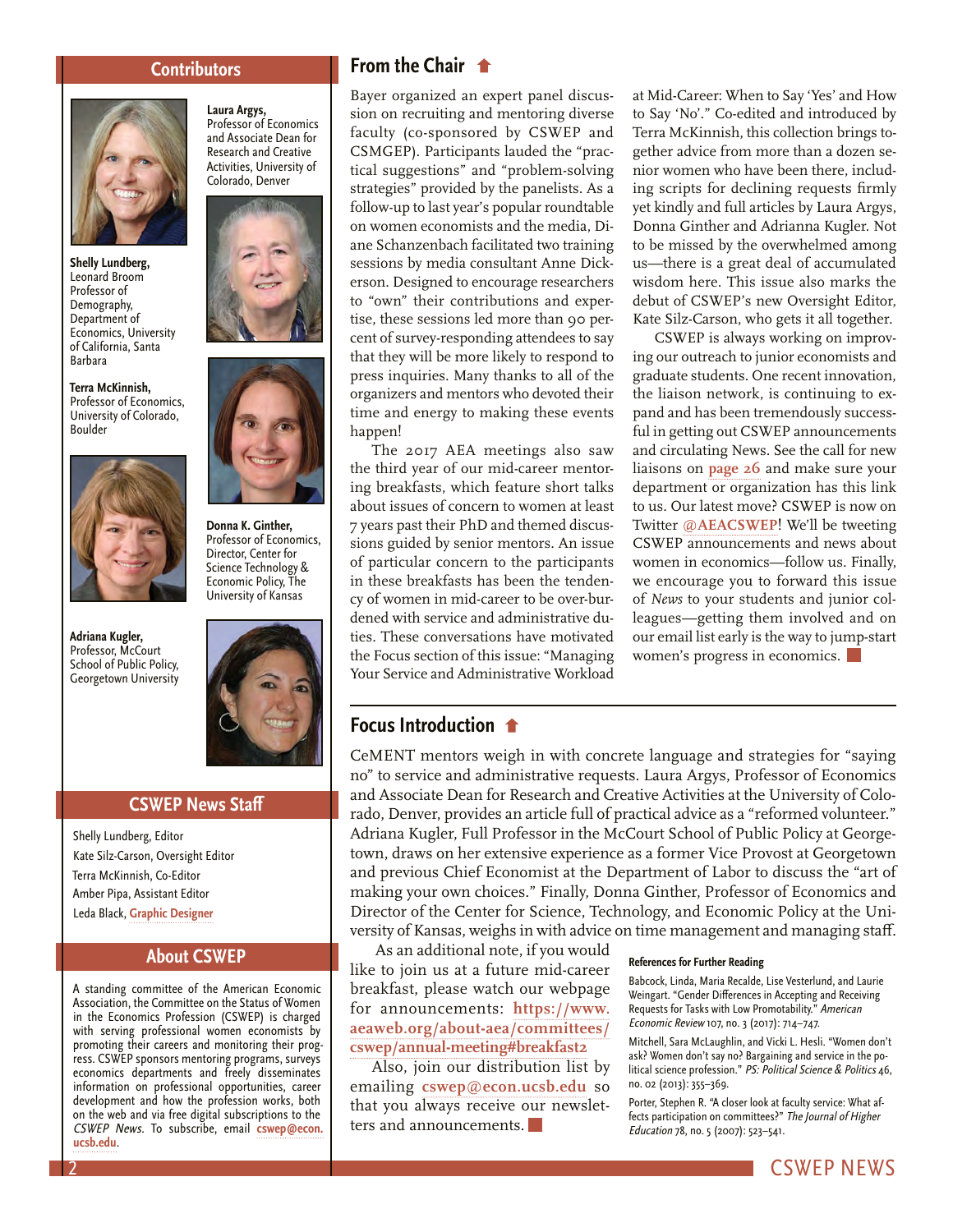# <span id="page-2-0"></span>Tips and Language for Saying 'No' from CeMENT Mentors

Asked to give examples of language and strategies they have used in the past to turn down service requests, our Ce-MENT mentors came up with some great advice:

I appreciate you thinking of me for this committee but unfortunately I must decline. Recall that I'm already serving on committee X, which requires a significant time commitment. Taking on additional committee work at this point would adversely affect my teaching and research; I know the quality of both is highly valued by the college.

*—Mary Evans,* 

*Claremont McKenna College*

*More fundamentally, I learned to never say 'yes' or 'no' on the spot.* 

What a fantastic opportunity to [ fill in the blank]. I really appreciate the invitation—it sounds exciting and impactful. As you may know, I am already committed to {fill in the lots of blanks}, so if you think I could better serve the institution in this new capacity, let's think about which of these other commitments we should take off my already over-flowing plate.

*—Jessica Holmes, Middlebury College*

If it is something I don't mind doing: First, I like to say thank you, as in "thank you for thinking of me for this important task/responsibility." Then I might say something to indicate how busy I am, such as "As you know, my plate is pretty full at present." You could include an example, such as "My biggest service time commitment is…" or, I have two new preps this year and I'm chairing our search committee, I have a new grant that requires me to spend a lot of time on project X, etc. Then (if true) make it clear that you are happy to do

it, but will need to be relieved of something else, such as, "I'm happy to do this for you/the university, but I'll need you to help me decide what I should stop doing (or take off my plate) in order to make the time to do this." You can suggest relief of your most onerous commitment. This will usually do it. If you make it clear that your doing the task has a high opportunity cost, the requester will usually find someone else, or indeed relieve you of another committee or prep. If it is something you don't want to do: say you really need to focus on your research and teaching right now, and sadly must decline the opportunity.

*—Catherine Eckel,* 

*Texas A&M University*

1. I'd be happy to serve as your XXX. I recognize the importance of this work and given how much time it would take and the value of my own research agenda, the only way I'd be able to do it is to have a course release. It is my understanding that this is also what my predecessor had (last sentence only necessary if true).

2. I'd love to serve on that committee and I see why you've asked me given my past experience. Right now, I've got a terrific project underway and just can't spare the time. John also has expertise in this area and might be interested.

3. I know that we need someone to teach an overload and I appreciate that you've asked me. This is not a good time for me to engage in that given that I am also mentoring several honors students. I believe John might be available. *—Susan Averett, Lafayette College*

"Yes, I would like to do X but at the moment I have too many obligations." Followed by:

"Could you come back to me next time you need help with this?" or "Could you relieve me of another committee assignment to free up time for this work?" or "Yes but I think person Y would be even better for this role." More fundamentally, I learned to never say "yes" or "no" on the spot. I would let an email message with a request for my involvement sit for a few days or if I'd received a request by phone would make myself say "I'll get back to you." That gives me time to think through what's involved, to think about whether I want to take on the task, whether it fits with my schedule, etc. My immediate instinct is always to say "yes" and this has helped me overcome that.

*—Ellen Magenheim, Swarthmore College*

I've found that saying no can be a useful way to broadcast some of the other things you're doing:

"I wish I could, but I've just agreed to be the co-editor of this journal and I don't think I'll have enough time." Or, "This sounds interesting, but since I just agreed to chair the search committee, I think I'll be pretty busy with that." *—Jenny Minier, University of Kentucky*

My guiding principle about service commitments is to ask yourself the following question: "Is this opportunity interesting to me and a good use of my time?" If the answer is not a clear "yes," then politely turn it down. The best way to turn down a request is to simply say that you have many competing priorities and cannot find the time to commit to this project right now. I am on the other side right now (having to ask colleagues to do service) and believe me, lots of people say no for lots of reasons. *—Nicole Simpson, Colgate University*

"Thanks for thinking about me for this job. It is a great opportunity although it comes at a time when I have already accepted many commitments, among which XXX and YYY: I will seriously think about it and let you know in due course." This leaves me time to think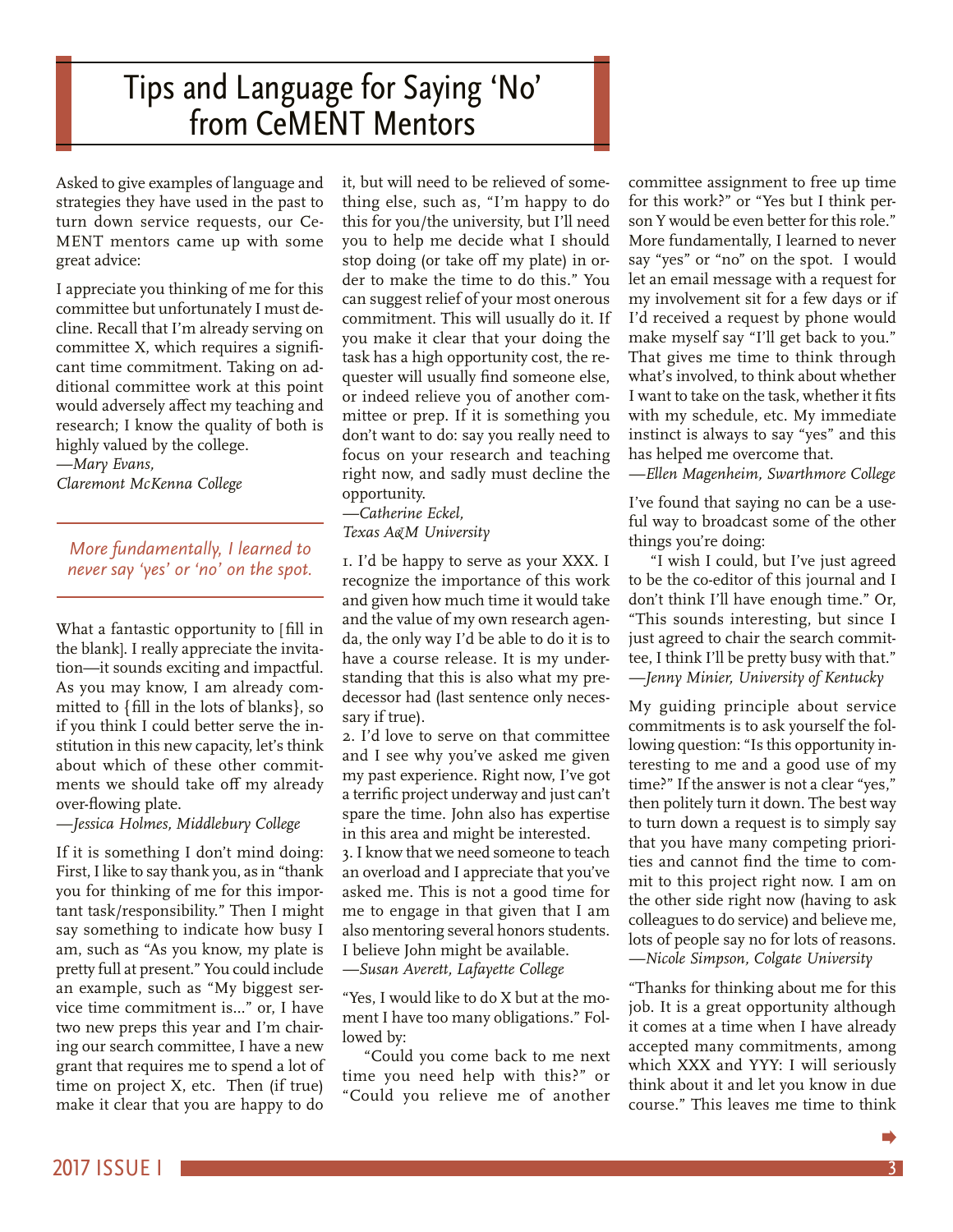#### <span id="page-3-0"></span>**[Language for Saying 'No'](#page-2-0)**

cept the job and, if not, how to say no. *—Barbara Rossi,* 

*Universitat Pompeu Fabra*

My advice would be to keep in mind that for the most part, Chairs want their faculty to continue to be productive researchers. In negotiating with your Chair, you might consider both making the case that the additional service will negatively affect your productivity and providing your chair with multiple options that will allow you to continue to be productive. Options might include funding an RA, course relief or some additional research funds.

*—Anna Aizer, Brown University*

The best strategy is the "yes-no-yes" strategy: "Yes, I would love to do this at some point in the FUTURE. Thanks so much for thinking of me. No, I can't do this right now because \_\_\_\_\_\_ (fill in the blank—research excuses and teaching excuses are good ones, or other service commitments).

Yes, thanks so much for thinking of me ......"

*—Ann Harrison,* 

*University of Pennsylvania*

I think it is most effective to discuss in the context of productivity—too much service comes at the cost of higher productivity, so I have said no (firmly) in order to preserve my productivity. (I generally highlight the other service I am already doing). The key is to be firm. It isn't a question, it is a statement. *—Sandra Black, University of Texas*

about whether it is feasible for me to ac- **Advice from a Reformed Volunteer** 

#### **Laura Argys**

Saying no at work—what a great idea for a panel and particularly in a newsletter that reaches professional women. When I was asked to give advice to CSWEP newsletter readers, I immediately replied that "I'd be happy to." Although this response may disqualify me from writing this piece, I urge you not to dismiss my advice too quickly. If you have a natural inclination to jump in and serve, mine may be exactly the advice you need. I hope that what follows helps those of you who struggle with deciding when to say no and, even when convinced it is the right decision, have difficulty declining an offer.

Offers to contribute to service at work can come in many forms and from people in a variety of positions. Sometimes it is as 'simple' as a request from a colleague or a student to help them out in ways that go beyond typical expectations. Other times it can involve relatively routine service assignments, like committee membership, that individually may not be terribly time consuming but, in total, eat up valuable time. Finally, there are requests, often from Deans and Provosts, that really should be classified more as administration than service. Examples include serving as a program director, department chair, or chair of an important campus or institutional committee. Obviously, these are more time consuming, require more independence and responsibility, and ideally are offered only after one has earned tenure or been promoted to a more senior position in a non-academic institution. Although agreeing to serve in each of these capacities imposes different costs, the decisions to say no involve the same considerations.

Women are particularly likely to struggle with balancing service requests with other, more highly-rewarded work expectations like research and teaching. Women in academia spend more time doing service than their male counterparts (Misra et al. 2011) and this additional service is often associated with lower probabilities of (or longer time until) tenure and advancement. Professional women who are asked to do more frequently are not as highly regarded as men for saying yes, and are regarded less favorably when they say no (Heilman and Chen 2005). Knowing when and how to say no are important skills for success in the workplace.

#### **To serve? Or not to serve?**

Although the focus of this column is on saying no, it may not always be in your best interest. There are some important questions to ask yourself.

- 1) Do I want to do it? If so, this is pretty simple—but economists know that the question really should be: Do I want to do it more than the things that I'll have to give up? From experience, saying yes often involves sacrificing research time, time with friends and family, or sleep.
- 2) Will I gain something from doing it? Refereeing papers or reviewing grants provides you with insight into the process and connections in the profession, but keep in mind that overcommitting can have a negative effect. Be sure that you can meet your obligations with high quality and prompt reports. Common requests to serve on committees can be beneficial by interacting with colleagues throughout the institution. This type of networking can be valuable, but with diminishing returns. It can be important to consider who is asking you to participate. When being considered for promotion to full professor, it is valuable to be seen as a contributor by one's Provost or Dean, so take this into account if they are the ones making the request. It is useful to be more than a name in a promotion file when it is decision time.
- 3) What will I have to give up if I say yes? Particularly pre-tenure a[nd](#page-4-0)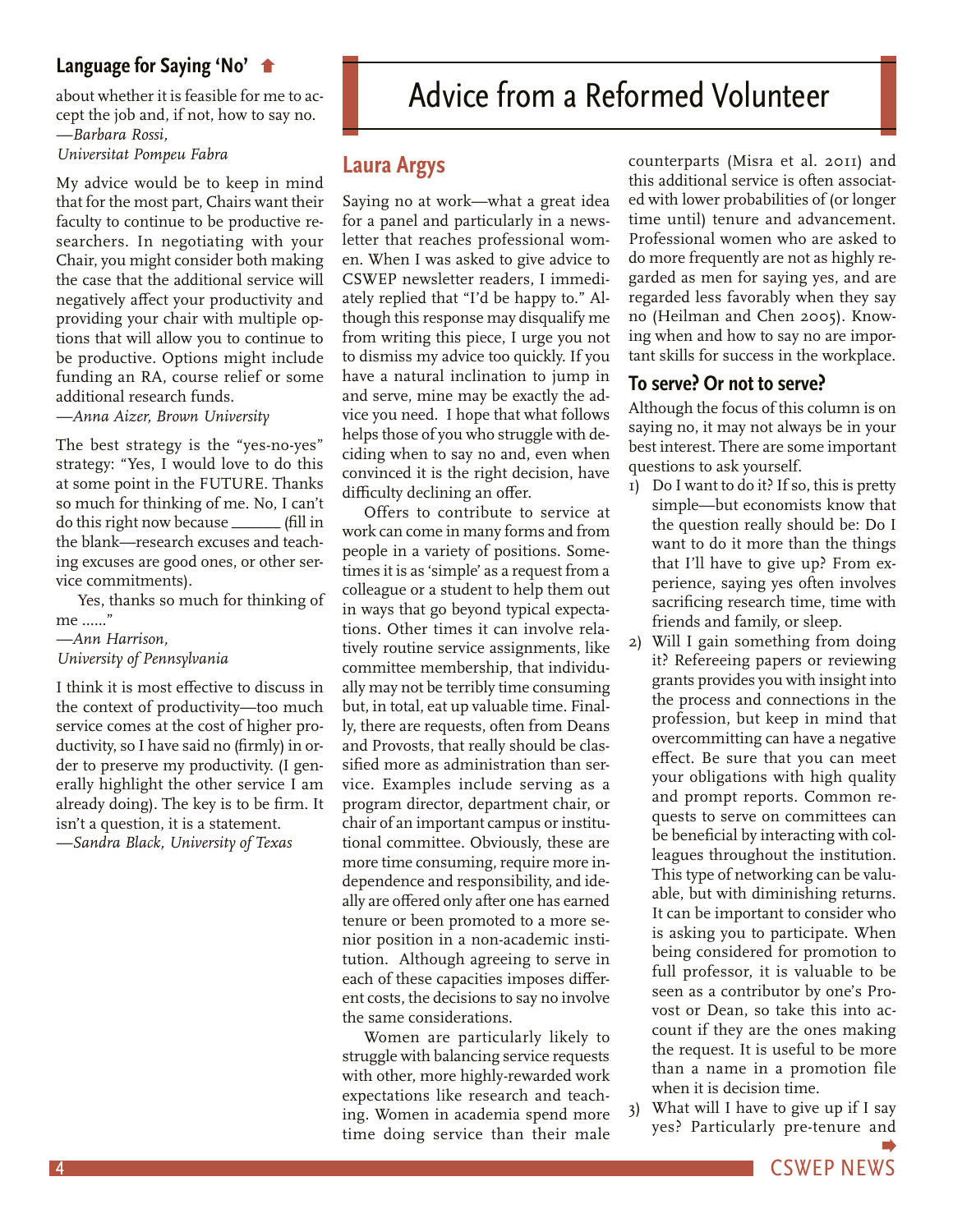#### <span id="page-4-0"></span>**[Reformed Volunteer](#page-3-0)**

prior to promotion to full, this is an important question. Teaching, and particularly research, have disproportionately more impact on promotion decisions. It is also often the case that at precisely the time that the pressure is on to be strong in the classroom and to ramp up research productivity, family demands are most acute.

- 4) Is it a change I (might) want to make in my career? At a more senior level, decisions to take on initial administrative responsibilities can be a stepping stone to an administrative career. If you aren't sure about pursuing administration, serving as a program director or a term as department chair can be a way to test the waters. Just be sure that you are at the right stage in your career to take the plunge. If you want to be a successful administrator at high levels, earn the title of full professor before taking on substantial administrative duties.
- 5) In all of these cases, the question that you should not use to make your decision is "Do other people want me to do it?" Of course they do! The right question to keep in mind is, "Can it be done by someone else?" Of course it can!

#### **How to say no.**

You've decided. Now how do you say no? Although you can find all kinds of advice about how to say no, in my experience it is much more effective if you find the way that fits you. The standard advice is to include something positive, "thanks for the opportunity" or "what a great project" and then decline. This helps avoid the impression that you don't value the person's contribution or cause.

My first attempts to decline offers of academic service or assignments were largely unsuccessful. To try to be sure that the person recruiting me wasn't left with the impression that their offer wasn't worth considering or that I was trying to avoid doing my fair share, I tried to provide a good reason why I wouldn't be able to serve. Early in my

career I was asked to serve on a (timeconsuming) search committee with a group of administrators. Knowing that I had a big research project in the works, and feeling like there were many qualified people who could fulfill this role, I decided not to participate. My response went as follows, "I'm flattered that you've asked me to serve on this important committee, but I have a number of obligations through March and into April. I'm afraid I wouldn't have time to really contribute to the search." Be careful. If you explain why you must say no, they might solve the problem. In this case, the response was: "This is great! We have just posted the ad for the position and will gather applications for 6 weeks. The timing for reviews and interviews will be perfect." I spent April and May interviewing job candidates and showing finalists around the campus. Hence, I advise you to keep your response short. Don't give them an explanation that they can solve for you. In fact, I began practicing the following, all-purpose response: I'm very sorry, but I won't be able to.

That statement often feels abrupt. It is not a bad idea to wrap up on a positive note. You can decline the offer and still convey the importance of the task. For example, "I'm so sorry, I won't be able to participate in the search" could be followed by "It is such an important position and it is great that you will have faculty participating to help make the decision." Or even, "Thanks for thinking of me, I'd like to contribute to these types of decisions in the future, so please keep me in mind." If you take this approach, know that they may well 'keep you in mind.' A positive comment can go a long way to combat the sometimes negative perception of women who say no. It is a delicate balance to be "powerful enough to be heard, but likeable enough to be followed" (Celestino 2016).

There is a tendency to want to be sure that by saying no, you are not giving the impression that you are not willing to work hard. Sometimes it is appropriate to highlight other substantial contributions that you are making in other areas, but don't carry this too far. Saying no does not require a list of all of the other things demands on your time —family responsibilities in particular.

#### **What if you've decided to say yes?**

Not only are women more likely to serve, they are less likely to negotiate or set the terms for their service (Babcock and Laschever 2009). If you have decided that you'd like to consider an important opportunity but it requires a substantial commitment on your part, perhaps you can help offset the costs. If you've been asked to attend an event, or introduce someone or be a guest speaker in a class, no big deal. If you're being asked to serve as department chair, that's another matter entirely. Take some time to think about what you need to make it work. Do you need funding for a Graduate Assistant to keep your research on track? More resources to build the department? These requests have something in common—they will help you to be successful in the position at the same time that they help keep the institution productive.

I know that I'm hard-wired to be the 'volunteer' but I have found ways to temper my natural tendencies. You'll have to find the approach(es) that work for you. Better balance in your workload is worth it. I would note that the request to me to contribute to this CSWEP Newsletter was followed by the statement "If you know of anyone else who would be good for this panel let me know." My response: "I know someone who'd be great, but she'd say no."

#### **References for Further Reading**

Babcock, Linda, and Sara Laschever. Women don't ask: Negotiation and the gender divide. Princeton University Press, 2009.

Celestino, Celeste. (2016). "Why is it so hard for women to say no?" Fortune. July. **[http://fortune.com/2016/07/12/ca](http://fortune.com/2016/07/12/career-advice-women/)[reer-advice-women/](http://fortune.com/2016/07/12/career-advice-women/)**

Heilman, Madeline E., and Julie J. Chen. "Same behavior, different consequences: reactions to men's and women's altruistic citizenship behavior." Journal of Applied Psychology 90, no. 3 (2005): 431. **[http://dx.doi.org/10.1037/0021-](http://dx.doi.org/10.1037/0021-9010.90.3.431) [9010.90.3.431](http://dx.doi.org/10.1037/0021-9010.90.3.431)**

Misra, Joya, Jennifer Hickes Lundquist, Elissa Holmes, and Stephanie Agiomavritis. "The ivory ceiling of service work." Academe 97, no. 1 (2011): 22.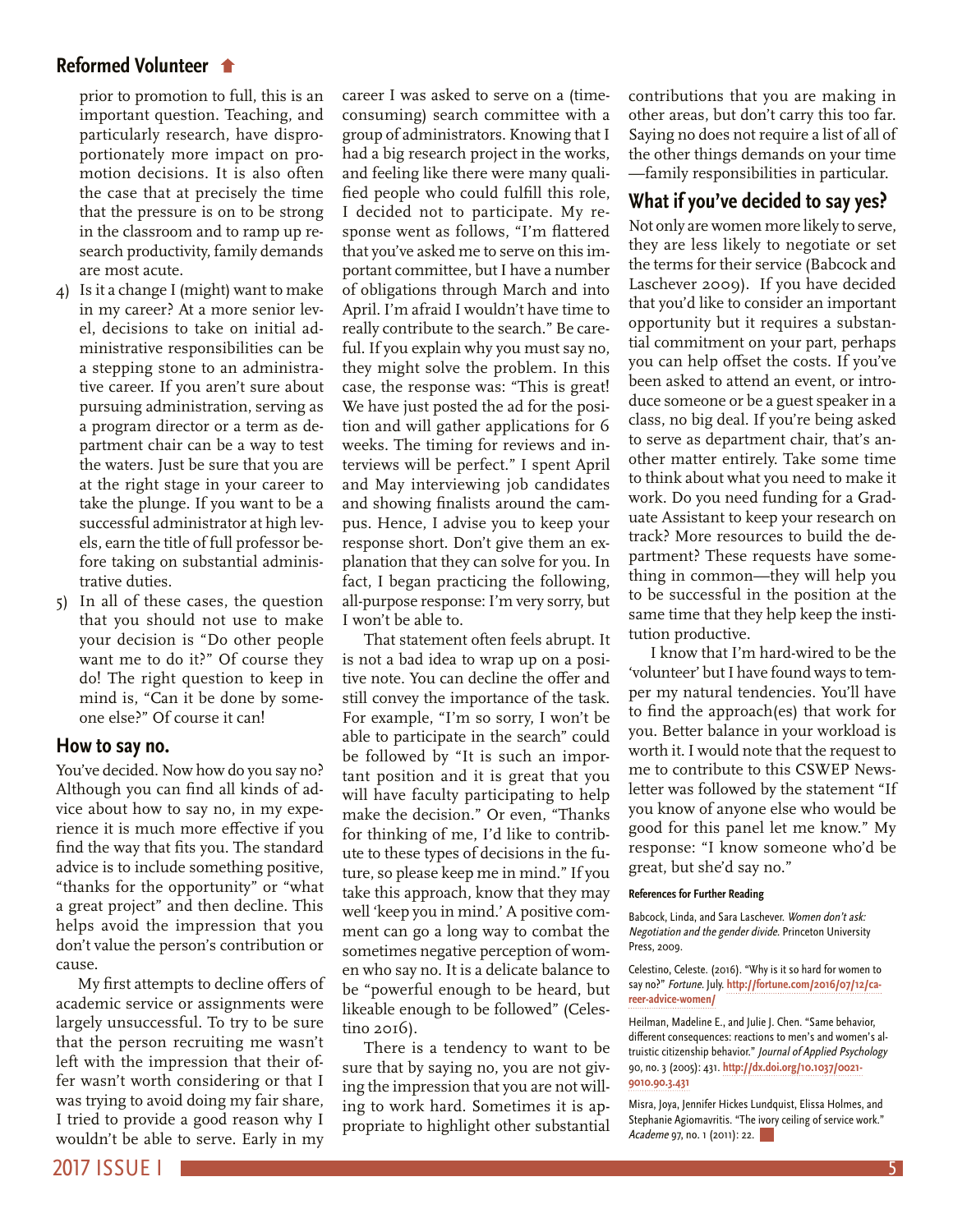## <span id="page-5-0"></span>Making Your Own Choices: Making Your Own Choices: The Art of Saying No & the Art of Saying Yes

As one moves up the career ladder, responsibilities and expectations grow. For those in academia, teaching loads may increase. One may also be more sought after by students and class sizes and advising may increase. Finally, administrative duties may also grow as others view you as a responsible professional with good judgment to handle these duties. Likewise, for those in non-academic careers, management of teams and projects may be part of jobs higher up the ladder and may require more time but also new skills.

At the same time, as you move up in your career, you may have new choices to make. Should you focus more on teaching or manage a new program or take a role in policy circles? A temptation is to try to do it all! Of course, time is scarce and so is attention and capacity to do a good job on different ends. It is important to understand one's bandwidth and one's capacity to multitask. Even more important, however, is to know what you are good at and play to your strengths and exploit your comparative advantage. It is crucial to know what will help you advance your longterm career goals and to know what you enjoy. Enjoying doing these new tasks is crucial since they may require quite a bit of your time and energy. If you don't enjoy doing these new activities, you may end up not doing a great job.

Once you decide whether a task plays to your comparative advantage, whether it advances your long-term career goals, and whether you enjoy doing these tasks, then you can decide whether to say yes or no to this new possibility. When you first move up, you may be able to say yes to a lot of new opportunities and still be able to handle them all. However, as more and more opportunities with more responsibility come your way, you will have to become more selective. Clearly saying yes to everything is not wise, but likely saying

no to everything is also unwise. If you just say no all the time, people in the profession or people in your institution will perceive you as someone who is not interested in taking on these new roles.

Sometimes you may be undecided. This may mean that you may be willing to accept a new position or role if the conditions are right for you.

This is where, if you are on the fence, you may want to explore and negotiate for the right conditions for you and this may sway you to say yes. If you are negotiating, think about what is reasonable and make the case that you need what you are asking for to do the job well. After all, no one would want to recruit someone to do a job badly, so they should want to set you up for success. Of course they have limited resources, but if their entire goal is to get you at the best conditions for them then this job may not be the right job for you. Some things you may want to think about negotiating are:

- a. a reduction in teaching,
- b. a research assistant to help you out,
- c. a research fund,
- d. an extended sabbatical leave,
- e. an increase in salary.

If you say yes to new responsibilities, it is important to think about how to rebalance your time to continue to have time to do the things that are very important to you. Since new things are likely to consume more of your energy and attention, it is easy to leave other things behind. Be sure to allocate specific times to those other activities that you want to keep in your professional and personal life.

If you are clearly not on the fence and not interested, then it is better to turn down a possibility rather than negotiate and drag out the process. Also, it is wise to say no in a way that will not close off these opportunities in the future. After all, something that may not be right for you now could be very attractive later in your career. For instance, you may be in the middle of an important cuttingedge research project that you need to finish or you may just have just moved recently and are dealing with personal and professional issues related to your move. If that's the case, you can explain that it is not possible for you to take on this responsibility at this time but that you would be interested in the future.

*Enjoying doing these new tasks is crucial since they may require quite a bit of your time and energy.* 

As you progress in your career, it is most important that you feel that you are in charge of which direction it takes. Others may want to help you and may think they know what is good for you. At the end though, you know yourself best: you know your goals, your strengths and what you enjoy most. This may mean that you will want to weigh different factors and decide what will be a good career and personal move for you.

Enjoy the journey as you reach your new goals!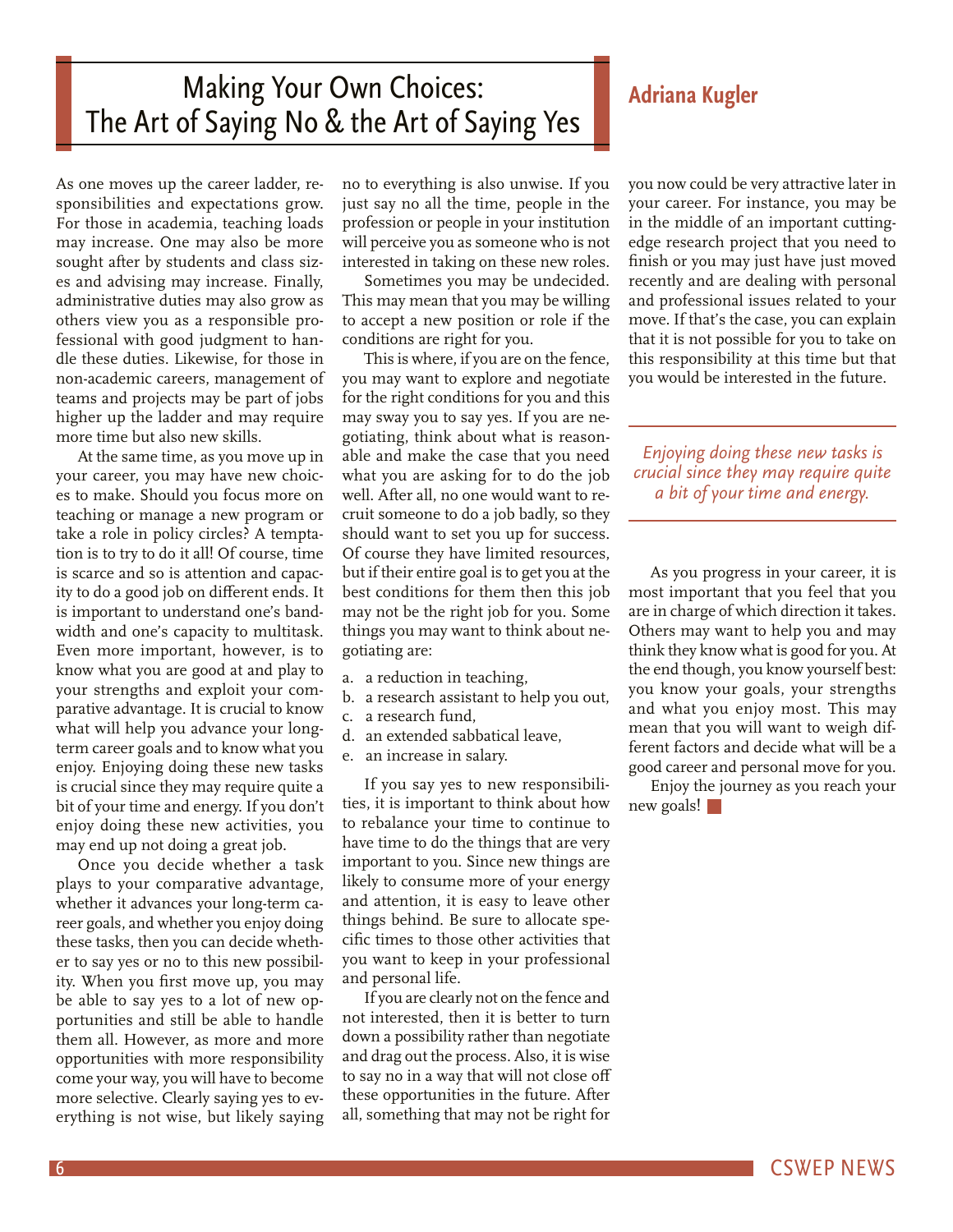<span id="page-6-0"></span>Economics is a "greedy profession" where the work we are expected to do expands to fill the time we give it. As we progress from early to mid-career, our work evolves to include leading committees, running organizations, and managing people. The demands on our time can literally expand at an exponential rate beyond the expected research, teaching, and service. Currently, I have seven doctoral students various stages of completion, chair a faculty governance committee, direct a research center and have four funded research projects. My work has several moving parts, and keeping track of everything can seem like a full-time job. Time is my most-precious resource, and here I provide advice on how to manage your own time and how to manage the time of people who work with you.

There are no right answers when it comes to time management because the demands on your time are always changing. The best you can hope to achieve is a local optimum; some days and weeks will go smoothly while others will leave you scrambling to make every commitment that appears on your calendar. I recommend three time management strategies: know how you spend your time, know yourself, and experiment with new strategies to improve your time use.

I suffer from the planning fallacy— I underestimate the time it will take to complete a task. That said, if I give a project or activity too much time, I will invariably take all of the allocated time and then some. So it is important to gain a firm grasp on how you spend your time. I did an experiment where I kept track of my work time by activity for an entire semester. I divided my time into teaching, research (including refereeing/editing), service, administration/ management, emails, and meetings and kept a spreadsheet of every 15 minutes that I was working. The results were

revealing—over the course of one semester, I spent nearly 20 percent of my time responding to email, and I spent nearly 30 percent of my time managing projects, people or in meetings. My time was also being lost to transitions, for example, having to drive to or walk across campus to a meeting. Something had to give, and when I complained to my husband about all the time I spent on email, he asked the obvious question, "Well why are you answering your email? If I'm on a project, I will ignore my inbox for up to a week." I immediately made a change, becoming much more selective about when and how I dealt with my inbox.

Once I had a firm grasp on how I was spending my time, I chose to be more deliberate about when, where and how I did my work. I try to organize my life around the principle of doing more of the work I like to do (e.g. research) and less of the work that I dislike (e.g. meetings/email). This means doing the work that I like when I am most-focused and productive. That occurs for me midmorning and early afternoon and in the evening after my children have gone to bed. I save my "best focused" time for my most-important work (like research) and my "less focused" time for meetings and email. I group meetings on teaching days, and work on research on non-teaching days as much as possible.

I also like to experiment with new strategies for managing my time. About a year ago, I was feeling completely overwhelmed with having too many obligations. I felt that my work was careening out of control. At that time, I had about six Ph.D. students in various stages of completion, several research projects, activities at my center, editing and refereeing, and an undergraduate course that increased my teaching burden. I needed to make a change. My mantra for a year became, "no new students, no new projects." That meant saying no to

students and even more difficult, no to new research ideas. Given that I am the type of person that falls in love with my newest research idea, this was especially difficult for me. But it worked. I knew that I could not take care of my own needs, the needs of my students and the needs of my collaborators if I said yes to anything new. I had to say "no" to other people, but it meant saying "yes" to myself and a sustainable work load. Some experiments do not always work out so well. I realized that if I give projects too much time, I will get caught tinkering with the estimates, figures, and tables so much that I never complete the paper. I had a deadline for a revision, so I scheduled a week to get it completed. I was well on my way to getting it done, and then I discovered a mistake that necessitated redoing much of the analysis. I did not get much sleep that week.

Time management is very challenging when you are responsible only for yourself. The challenge compounds when you are managing a committee, large projects, or people. The logistics of coordinating busy people's schedules can be a huge time sink. I lean on support staff to schedule my meetings whenever possible, instructing them to schedule them on my teaching days, and only freeing my schedule to accommodate a meeting if those days do not work out.

Have you ever been in a meeting that took one and half hours when 15 minutes would have sufficed? Nothing annoys me more than people who do not know how to run a meeting. When I convene a meeting, I have an agenda developed ahead of time. This prevents open-ended discussions that stray from the mission of the meeting. In a committee, we are often asked to make decisions or recommendations. In that case, I like to prepare a menu of two to three options for the committee. This will focus the discussion and allow the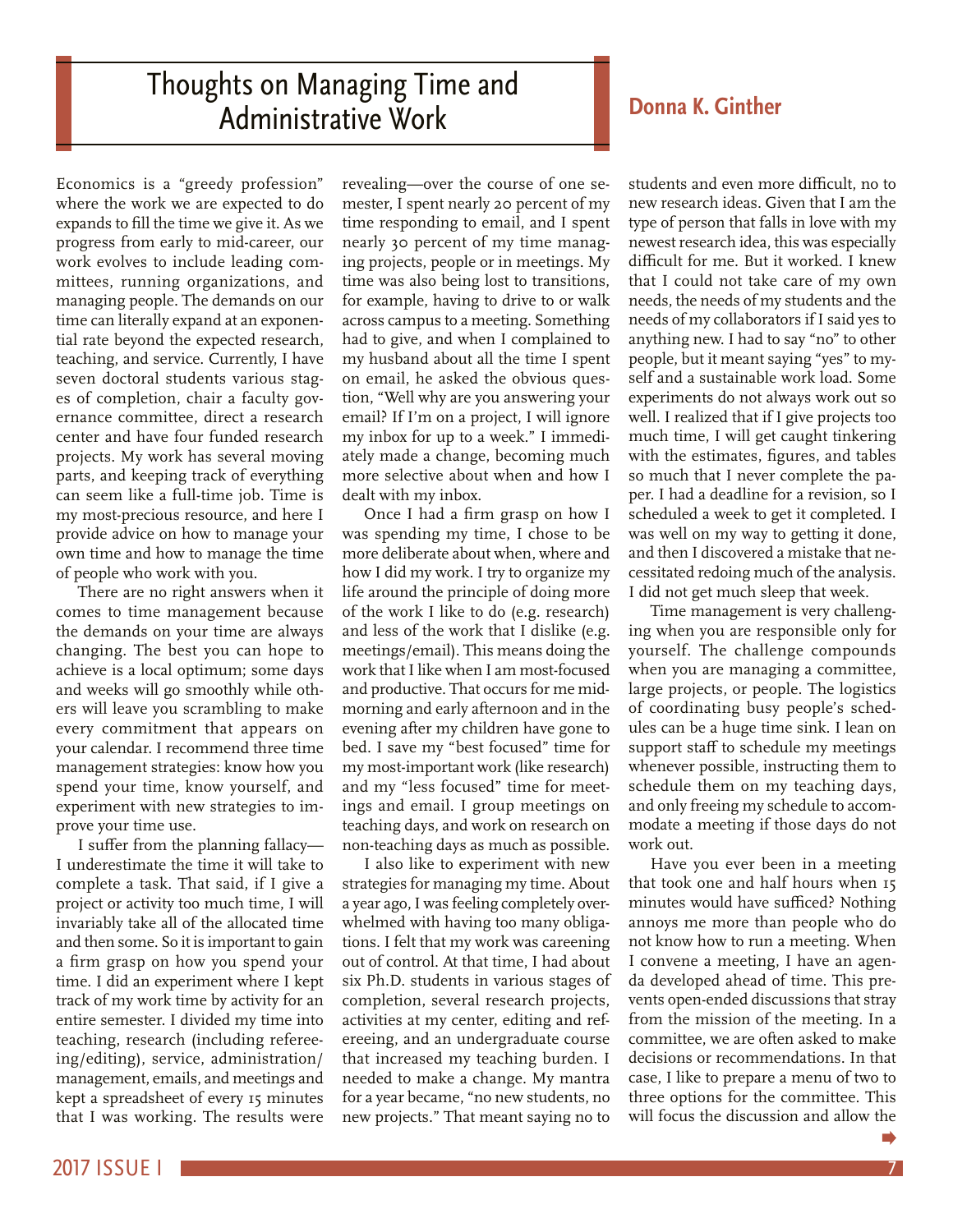#### **Managing Time**

[committee to work more efficiently to](#page-6-0)wards a consensus or resolution. If you anticipate potential conflict in a meeting, it is important to talk to members of the various factions before the meeting to get a better sense of challenges that you may face and then plan accordingly.

Managing projects with several people and deliverables is challenging, and you need to understand your role and the role of your staff. As a project leader or manager, my role is to provide the vision for the "big picture," establish an effective infrastructure for the project (assigning tasks and deadlines to people), and to make critically important

*. . . know how you spend your time, know yourself, and experiment with new strategies to improve your time use.*

decisions. Large projects require goals, timetables and accountability. They often come with a deadline. I solve these scheduling problems by working backwards from the deliverable date, to establish milestones for various steps of the process and the completion of the work. In this case, meetings are extremely helpful for identifying who is responsible for various aspects of the project and making sure that the research team is coordinating on the tasks at hand. My research team will be more likely to meet their deadlines if they know they are responsible to other team members.

Your staff and students will be more productive if they know why they are doing the work, the expectations for the work and that decisions will be made. As a manager, it is my job to make "difficult decisions" involving tradeoffs and challenges associated with the project. Some people may have difficulty making decisions, but I view agonizing over most choices to be a waste of time. It is important to make the best decision with the best information that you have, and if it does not work out as expected,

you will have an opportunity to make a new and different decision. Making decisions is your job, so it is important to become comfortable with the process.

When managing students and staff, your approach needs to be tailored to their individual strengths and weaknesses. Ideally, I want to empower my staff to make decisions and take responsibility for their work. I do not have the time to micro-manage myself, let alone the people who work for me. But staff empowerment does not work for all people. In my experience, some people do not like to make decisions; others do not like to admit that they are having problems or struggling. At the other extreme, empowered staff can take the work in a direction that is not compatible with your preferences or expectations. I apply the same time management strategies to my staff as I do to myself.

First, communicating with your students and staff is key. I get to know each staff member's working style, and tailor my management involvement to that style. I allow those that are comfortable taking responsibility for the work significant control over when and how they work as long as they meet their goals and deliverables. I check-in on their progress with phone calls, emails or meetings as the project progresses. Often a staff member will get lost in the details of the work or be reluctant to make decisions. I spend more time interacting with these people to make sure that they are not stuck at a decision node or spinning their wheels overwhelmed by too many details. Sometimes self-directed staff or employees encounter problems or difficulties, and they will hide these from me. My message to my staff is always the same: I want to hear bad news as soon as possible. I can plan for bad news that I know; I cannot do anything about what I do not know.

Despite all of the best-laid plans, life will get in the way. My schedule gets thrown into disarray when one of my children is home sick. My staff and students have encountered significant life changes such as having a child, ending a relationship, having surgery and moving. When this happens, it is important to accommodate people's needs within reason. The team will usually rise to the occasion and support the other team members. In most cases, those who are owed a deliverable will be willing to renegotiate a deadline. If your staff members know that they have your support in their time of great need, they will be more committed to working for you in the future.

Finally, when you are managing projects and people, it is very important to acknowledge and be thankful to the people who work with you. As your obligations increase, you simply cannot do everything by yourself. You need to depend on those who work with you, and you can only depend on them when you trust them and they trust you. Your students and staff work hard, and their work facilitates your success. Take every opportunity to let people know that their work is important, and thank them.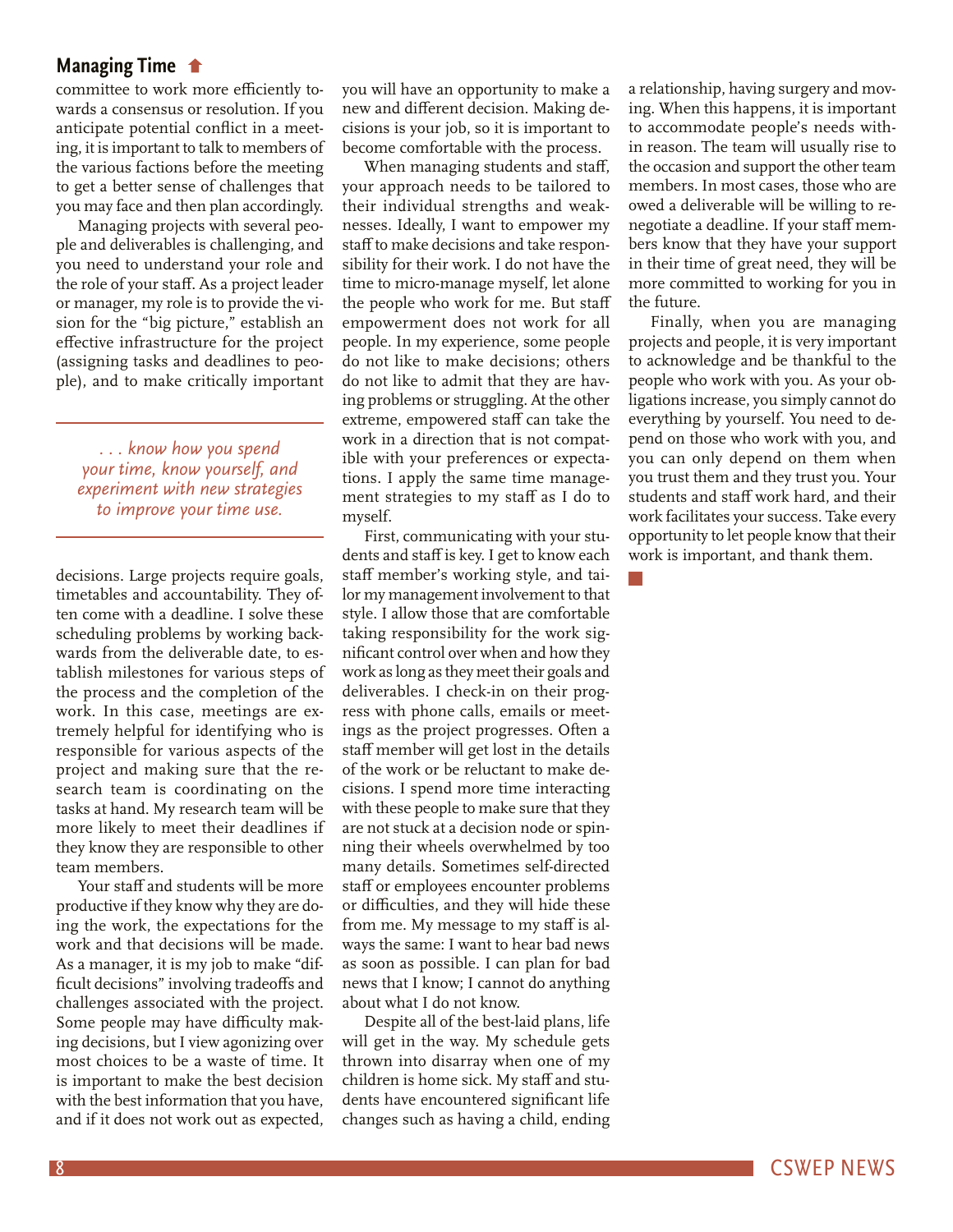# **The 2016 Report on the Status of Women in the Economics Profession**

## <span id="page-8-0"></span>**I. Introduction**

A standing committee of the American Economic Association since 1971, the Committee on the Status of Women in the Economics Profession (CSWEP) serves professional women economists by promoting their careers and monitoring their progress. In 1972, CSWEP fielded the first survey of economics departments regarding the gender composition of faculty and, since 1993, has surveyed some 250 departments annually with findings reported in the *American Economic Review: Papers & Proceedings* and reprinted in the CSWEP *[Annual Report](https://www.aeaweb.org/committees/cswep/annual_reports.php)*. The CSWEP Board, staff, non-Board committee members and CSWEP's network of liaisons to over 270 departments and institutions provide substantial public goods to the profession as a whole. CSWEP organizes mentoring programs that serve more than 300 economists annually. These include the internationally renowned CeMENT Mentoring Workshops for junior women and the Mentoring Breakfasts at the Annual AEA/ASSA Meetings as well as career development roundtables and panels at the Annual AEA/ASSA Meetings and at the meetings of the four regional economics associations. CSWEP provides professional opportunities to junior women through competitive-entry paper sessions at both the Annual AEA/ASSA Meetings and at regional economic association meetings. CSWEP also endeavors to raise awareness among men and women of the challenges that are unique to women's careers in economics and of best practices for increasing diversity in the economics profession. To recognize and celebrate the accomplishments of women, CSWEP awards the Bell Award annually (for furthering the status of women in the economics profession) and the Bennett Prize biennially (for fundamental contributions to economics by a woman within

seven years of the PhD). On the web at **[CSWEP.org](http://cswep.org)** and via the thrice-yearly **[CSWEP](https://www.aeaweb.org/committees/cswep/newsletters.php)** *News*, CSWEP disseminates information on women in economics, professional opportunities, and career development to all economists.

The centerpiece of this report is the summary of the 2016 Annual Survey in Section IV. Briefly, we find that there has been little progress in increasing the representation of women in economics during the past decade, with the female share of PhD students and assistant professors remaining essentially constant and a continued lower probability of advancing to tenured associate professor for women, relative to men. With the support of the AEA, we are continuing efforts to document and harmonize our 44 years of data and to make department-level data available to individual departments.

Section II reports on the CSWEP office transition from Duke University to the University of California, Santa Barbara (UCSB) at the end of Marjorie McElroy's extended term as CSWEP Chair and our evolving approach to communicating with CSWEP's community. Section III describes CSWEP activities addressing the challenges women continue to face in the economics profession, including plans for future initiatives. Associate Chair **Terra McKinnish** continued to oversee CSWEP mentoring programs, which have expanded under her direction. Associate Chair **Margaret Levenstein** directed the 2016 CSWEP Annual Survey, analyzed the results and wrote the report on the status of women in the economics profession in Section IV. Section V concludes with well-deserved acknowledgements of many who have contributed to CSWEP's mission. Appendix A lists the 2016 Board members.

#### **II. CSWEP Transition A. Moving the CSWEP Office and Facilitating Future Moves**

On July 1, 2016, **Shelly Lundberg** succeeded **Marjorie McElroy** as Chair of CSWEP and the process of moving the CSWEP office from Duke University to the UCSB began. **Jennifer Socey**, the CSWEP Administrative Assistant at Duke, has remained on the team part time to train the new Assistant and work on some major projects. We owe a great deal to her vision about how to accomplish a smooth transition. **Amber Pipa**, a graduate of UC San Diego with experience in nonprofit administration and community outreach, is the new Administrative Assistant, with an office in and support from the UCSB Economics Department.

With the help of a transition budget from the AEA, Amber and Jennifer worked through the summer on changes in office systems and procedures that will make future transitions (usually every 3 years) much less disruptive. First, several databases for CSWEP affiliates, liaisons, and department chairs have been consolidated in Zoho, a flexible customer relationship management (CRM) tool that will ease communications and allow for more robust recordkeeping. Second, a Wordpress site has been developed that makes CSWEP policies and procedures available to all Board and Committee members—and provides CSWEP with an institutional memory as the Board, Chair, and staff change. A Policies and Procedures committee (**Amalia Miller** and **Madeline Zavodny**) are coordinating the process of populating this site, and we expect it to be essentially complete (though updating will be an ongoing task) next year. The CSWEP office will be much more institutionally portable and require less staffing overlap for the next transition in 2019.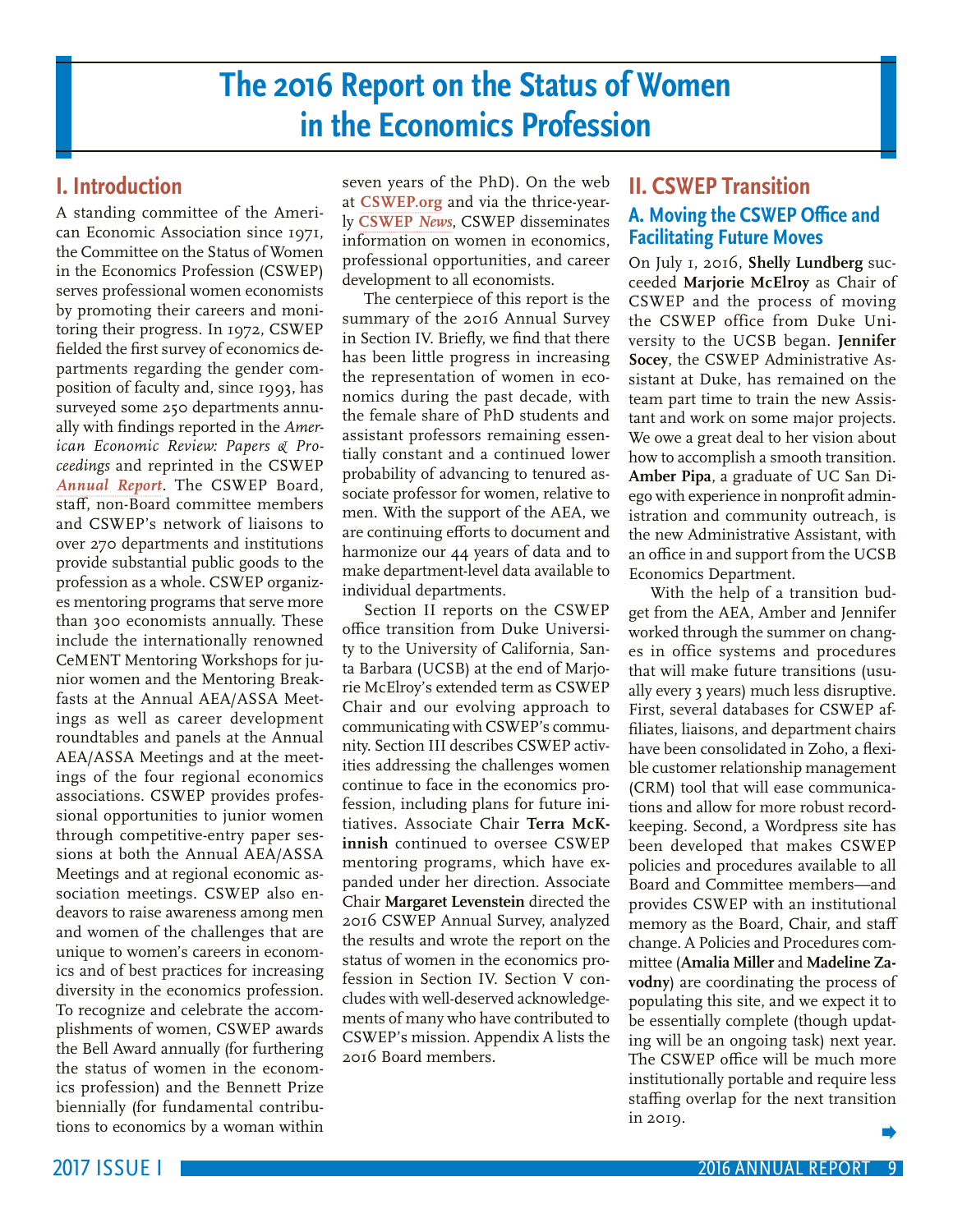#### <span id="page-9-0"></span>**B. CSWEP Communications**

The success of CSWEP programs in advancing the status of women in economics depends upon our ability to communicate broadly and effectively to our community, junior and senior, within and outside the academy, and also to the profession as a whole. Several recent and planned initiatives are intended to improve that ability.

*Liaison Network* In 2014, the CSWEP Liaison Network was created in an effort to increase awareness about the work of CSWEP, to expand the distribution of the CSWEP newsletter and announcements and to streamline the yearly collection of departmental gender data for the CSWEP Annual Survey. The goal has been to recruit a tenured faculty liaison in every department of economics including, where appropriate, economics groups in business, public policy and environmental schools as well as government and private research units. This initiative has continued to be remarkably successful, and has reduced the response time to the call for departmental data for the CSWEP Survey and increased applications and registration for all CSWEP activities.<sup>1</sup>

*Website* Amber Pipa and Jennifer Socey restructured and updated the CSWEP pages on the AEA website, which were left unsightly and difficult to navigate by the redesign of the overall AEA site, over the summer and fall of 2016. The new site should make it easier for the CSWEP community to get news about CSWEP activities and programs and to locate information such as professional development materials, annual reports, and newsletters.

*Social Media* The CSWEP Board has been considering how we might communicate more effectively with graduate students and junior faculty, many of whom are unaware of CSWEP activities and programs until later in their career and fail to benefit from them in a timely way. At our January Board meeting,

we agreed to launch a Twitter account, @CSWEP, so that we can tweet prize announcements, calls for papers, and other notices as a supplement to our email list and liaison network. The population of female economists on Twitter appears to be growing rapidly, and this is likely to be a good way to reach a younger population.

#### **III. CSWEP Activities in 2016 A. Mentoring Programs**

The effective mentoring of women economists has become increasingly central to CSWEP's mission. While mentoring and creating professional networks is an ongoing informal aspect of most CSWEP activities, the internationally recognized CeMENT (previously CCOFFE) Mentoring Workshops hold center stage, and the CSWEP Mentoring Breakfasts have expanded our reach to more junior and mid-career economists.

Growing out of the first CCOFFE Workshop in 1998 and offered annually since 2014, the success of the CeMENT Mentoring Workshops in providing young women economists with knowhow and networks that boost their careers has been rigorously documented.<sup>2</sup>

The CeMENT Workshop for Faculty in Doctoral Programs (formerly called the *National* Workshop) is held after the Annual AEA/ASSA Meetings and targets women in departments with PhD programs where research accomplishments carry heavy weight in promotion. The CeMENT Workshop for Faculty in Non-Doctoral Programs (formerly called the *Regional* Workshop), held biennially in conjunction with one of the meetings of the regional economics associations targets women in departments where teaching receives more weight. The next Non-Doctoral Program will be organized by Director **Ann Owen** in 2017, immediately preceding the Western Economic Association International Annual Conference in San Diego.

#### **1. CeMENT Mentoring Workshop for Faculty in Doctoral Programs**

The CeMENT Mentoring Workshop for Faculty in Doctoral Programs was held on January 5–7 after the 2016 AEA/ ASSA Meetings. Led for a second year by CeMENT Director **Kosali Simon**, the 2016 workshop served 40 participants joined by 16 mentors<sup>3</sup> and several special guests as well as observers from other organizations (from China and Japan and from the American Finance Association). The San Francisco Federal Reserve hosted the kick-off dinner. The workshop consisted of large group discussions on career development topics and small group sessions pairing two mentors with five junior economists with similar research interests. The six large group sessions focused on the topics of: publishing and research, teaching, grants, work-life balance, the tenure process, and professional networking. Each large group session began with advice from a panel of three of the senior mentors, but most of the time was reserved for Q&A. The small group sessions allowed each junior participant to receive detailed feedback on a working paper from the other members of the small group.

Based on informal and formal feedback, the workshop was a great success. In exit surveys of the participants, the average junior participant rating of the workshop has been rising, and is now

<sup>1</sup> For a list of current members of the CSWEP Liaison Network, visit **[https://www.aeaweb.org/committees/cswep/](https://www.aeaweb.org/committees/cswep/Liaison_Network.php) [Liaison\\_Network.php](https://www.aeaweb.org/committees/cswep/Liaison_Network.php)**.

<sup>2</sup> Based on random assignment to participation and tracking the subsequent careers of both participants and those who were randomized out of participation, a rigorous evaluation showed that "CeMENT increased top-tier publications, the total number of publications, and the total number of successful federal grants in treated women relative to controls." Blau et al., "Can Mentoring Help Female Assistant Professors? Interim Results from a Randomized Trial" (American Economic Review, May 2010: 352). Future research will track these women over their tenure clocks and beyond.

<sup>3</sup> We are grateful to the mentors who volunteered their time for the January 2016 workshop: **Elizabeth Asiedu** (University of Kansas), **Kate Bundorf** (Stanford University), **Marcelle Chauvet** (University of California–Riverside), **Julie Cullen** (University of California–San Diego), **Mary Daly** (Federal Reserve Board of San Francisco), **Sue Dynarski** (University of Michigan), **Meredith Fowlie** (University of California– Berkeley), **Leora Friedberg** (University of Virginia), **Garance Genicot** (Georgetown University), **Susan Helper** (Case Western Reserve University), **Annamaria Lusardi** (George Washington University), **Heather Royer** (University of California–Santa Barbara), **Kathleen Segerson** (University of Connecticut), **Barbara Wolfe** (University of Wisconsin), **Myrna Wooders** (Vanderbilt University) and **Mo Xiao** (University of Arizona).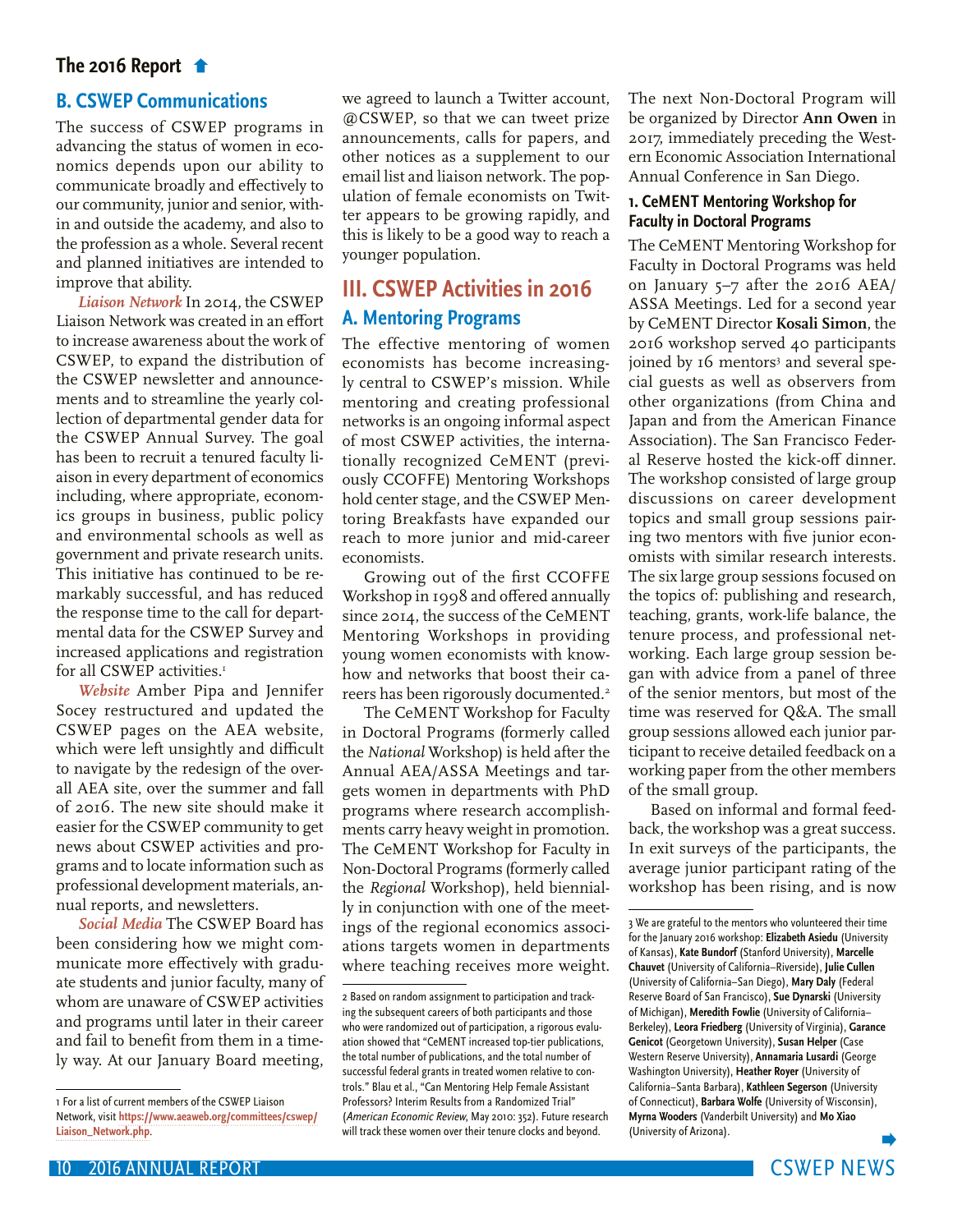<span id="page-10-0"></span>6.87 on a scale of  $I$ -7 where I is "not at all helpful" and 7 is "extremely helpful". The professional development materials provided to participants, the "Ce-MENT Binder," are available to all at **[CSWEP.org](http://www.aeaweb.org/committees/CSWEP/mentoring/reading.php)**.

In response to significant excess demand, in January 2014 the Executive Committee of the AEA approved moving the workshop from a biennial to an annual frequency, effectively doubling the capacity. Funding is currently provided through 2018, including funding for the ongoing scientific evaluation of the program's effectiveness. In 2016, 76 applications were received, with 9 screened out as not meeting the criteria. Of the 67 remaining, 17 were given priority admission as applicants who were randomized out in 2015, leaving 23 new slots. Thus 27 applicants were randomized out and will receive priority for the 2017 workshop. Doubling the frequency of the program has reduced but not eliminated the annual excess demand.4 Given the intensity and duration of the workshop, recruiting senior mentors at the top of their field has been difficult, so this may be a permanent feature of this mentoring initiative.

#### **2. Mentoring Breakfasts for Junior Economists**

CSWEP's inaugural Mentoring Breakfast for Junior Economists was organized by Board members **Terra McKinnish** and **Linda Goldberg** in 2013 as a stand-in for the then-biennial CeMENT National Mentoring Workshop during its "off year." In 2016, two mentoring breakfasts were offered to junior faculty, post-docs, non-academic professionals and graduate students on the job market. Room capacity limited registrations to 210 mentees, though more were waitlisted. While 94% of participants are women, an increasing share is male. Senior economists have responded very positively to this program, and 55 mentors signed up within days of the call, many for both breakfasts.

This year, organizers **Terra McKinnish** and **Anne Winkler** pre-assigned senior mentors to topical tables (Research/ Publishing, Teaching, Tenure/Promotion, Non-Academic Careers/Grant-Writing, Work/Life Balance, Job Market and Job Market Special Topics—Dual Career Couples, Job Search 4+ Years post PhD) based on their preference and distributed the information to participants in advance. At the breakfast, junior participants rotated between tables at 20-minute intervals based on their own interests. With three senior mentors per table, each hosting a conversation with up to three junior participants, the mentor-mentee ratio has been improved from 1:4 in previous years to 1:3 in this year.

In a post-event survey, the average rating was 87%, up from 84.2% in 2015. Comments include: "It was the highlight of my AEA attendance." "This was a great opportunity to get advice from some of the very best. I definitely would not have the opportunity to talk with these people otherwise."

#### **3. Peer Mentoring Breakfast for Mid-Career Economists**

Prompted by the success of the junior mentoring breakfasts, a number of senior economists, including earlier graduates of CeMENT workshops, expressed their desire for a parallel event to address concerns relevant to mid-career women (tenured academics or nonacademics 10 or more years beyond the PhD). In response, the inaugural Peer Mentoring Breakfast for Mid-Career Economists was offered at the 2015 Meetings.

Organized by **Terra McKinnish**, **Cecilia Conrad**, **Linda Goldberg** and **Kosali Simon**, the second annual mid-career breakfast was held at the 2016 AEA/ ASSA Meetings. 40 mid-career participants and 13 mentors registered to attend the event. The breakfast kicked off with a series of short talks. **Cecilia Conrad** (Vice President, MacArthur Fellows Program) spoke on career transitions, **Laura Argys** (Professor and Associate Dean, University of Colorado Denver)

on administrative roles and **Donna Ginther** (Professor of Economics and Director, Center for Science Technology & Economic Policy, University of Kansas) on time management under rising responsibility. The remainder of the breakfast was devoted to informal discussion at the breakfast tables. Each table consisted of 4–6 mid-career participants and 2 senior mentors who moderated the discussion. After introductions, each participant was given time to ask questions and receive feedback from their table on topics such as promotion to full professor, whether to accept administrative roles, managing research time, work/life balance, career transitions, and negotiating with department and university administrators.

The average rating for the event was 87% (up from 70.7% in 2015). 78% found the speeches useful and 100% found the small group discussions useful. Comments include: "It was phenomenally transformative. … I feel so empowered carrying on my new responsibilities."

#### **4. Pilot Mid-Career Professional Development Activities**

In response to multiple media stories in which prominent female economists were slighted relative to their male collaborators, **Diane Whitmore Schanzenbach** (Northwestern University and Brookings Institution) organized a roundtable on *Who's Doing the Talking: Women Economists and the Media* at the 2016 AEA/ASSA Meetings. Panelists included economists **Lisa Cook** of Michigan State University; **Claudia Goldin** of Harvard University; **Susan Dynarski** and **Justin Wolfers**, both of the University of Michigan; and media representatives **Catherine Rampell**, national syndicated opinion columnist for the *Washington Post* and **Dan Diamond**, contributor to *Forbes, Vox* and other outlets. Response to the panel announcement was dramatic, with 120 people registered to attend within days. A lively conversation about how female economists might "own" and publicize their research ensued, with m[any](#page-11-0) 

<sup>4</sup> In 2012, 2014 and 2015 applicants numbered 133, 108 and 110, respectively.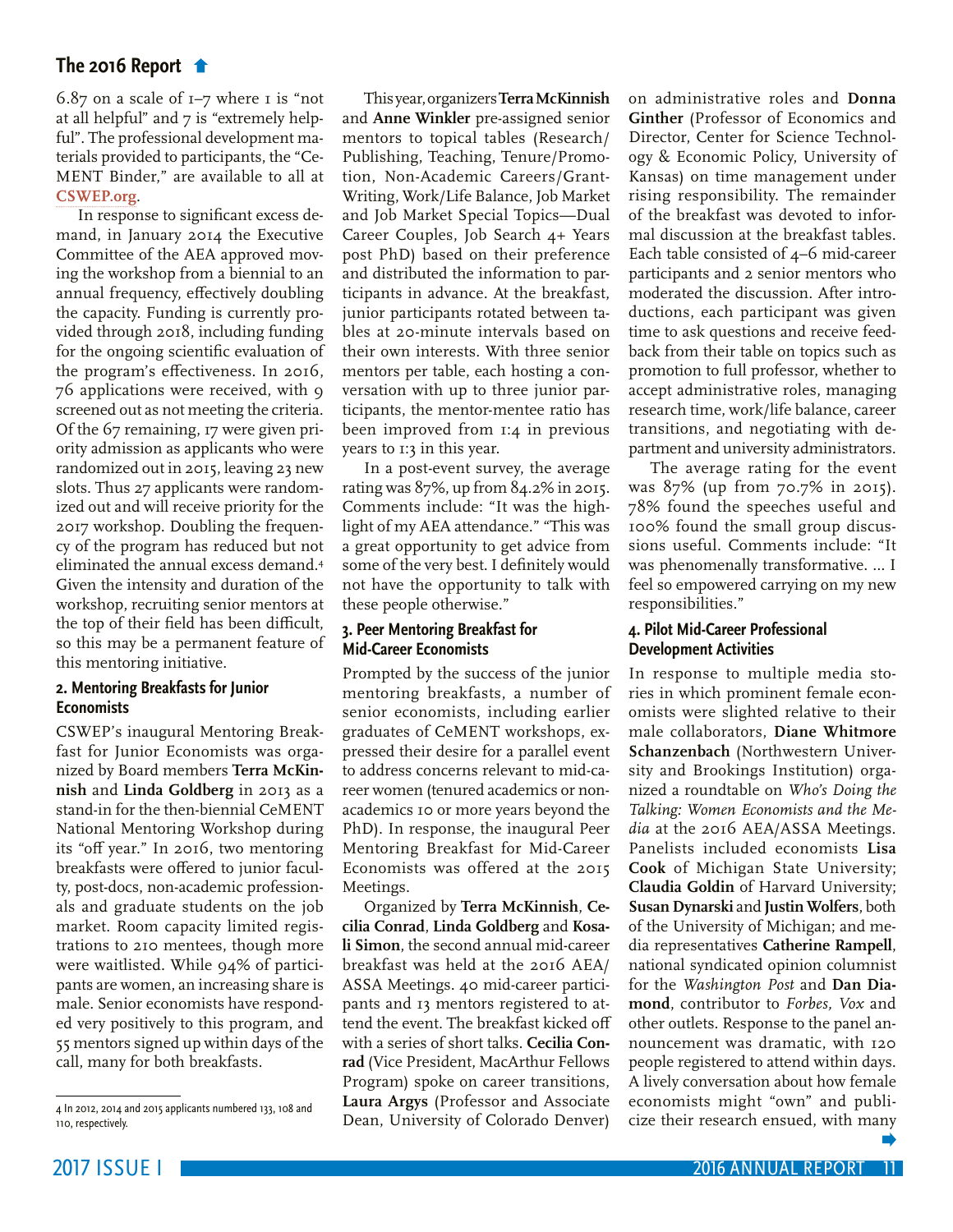<span id="page-11-0"></span>[questions from the audience. As a fol](#page-10-0)low-up, we offered a large-group media training session at the 2017 Meetings, and other professional development programs for mid-career economists are under consideration.

#### **5. AEA Summer Economics Fellows Program**

Begun in 2006 with seed monies from the National Science Foundation (NSF) and designed and administered by a joint AEA-CSMGEP-CSWEP committee, the AEA Summer Economics Fellows Program aims to enhance the careers of underrepresented minorities and women during their years as senior graduate students or junior faculty members. Fellowships vary from one institution to the next, but generally senior economists mentor the fellows for a two-month period, and fellows, in turn, work on their own research and have a valuable opportunity to present it. Many fellows have reported this as a career-changing event.

The **[AEA Summer Economics Fel](https://www.aeaweb.org/about-aea/committees/cswep/programs/economics-summer-fellows)**[lows Program](https://www.aeaweb.org/about-aea/committees/cswep/programs/economics-summer-fellows)<sup>5</sup> had another excellent year overall. It placed 15 fellows (13 were female graduate students and two were from underrepresented minority groups—one male and one female) with 10 sponsors,<sup>6</sup> the most fellows since 2009. Applications increased from 77 in 2015 to 82, with the percentage of applicants placed remaining constant at 18%. The number of potential sponsors has been increased to 22, the most in the history of the program. We are now listing the names of AEA Summer Fellows on the CSWEP and CSMGEP

websites for the AEA Summer Fellows Program as a way of encouraging networking among fellows and potential applicants.

#### **B. Carolyn Shaw Bell Award and Elaine Bennett Research Prize**

Given annually since 1998, the **Carolyn Shaw Bell Award** recognizes an individual for outstanding work that has furthered the status of women in the economics profession. The 2016 award goes to **Cecilia Rouse**, Dean of the Woodrow Wilson School of Public and International Affairs, Lawrence and Shirley Katzman and Lewis and Anna Ernst Professor in the Economics of Education and Professor of Economics and Public Affairs at Princeton University. Rouse is one of the nation's leading experts on the economics of education, and her research confronts questions of significant policy importance. Students and colleagues laud her "generous spirit" and her willingness to share her time to provide feedback, to support, to nurture development and to dispense frank and sage advice. Dr. Rouse has also dedicated much of her career to professional and public service at the very highest levels.

The full **[press release](https://www.aeaweb.org/about-aea/committees/cswep/awards/bell)** is available online.7

Awarded biennially since 1998, the **Elaine Bennett Research Prize** was established to recognize, support and encourage outstanding contributions by young women in the economics profession. The 2016 prize was awarded to **Marina Halac**, Associate Professor of Business and Economics at Columbia University and Associate Professor of Economics at the University of Warwick. Professor Halac is recognized for her impressive contributions to microeconomic theory, and to our understanding of dynamic incentives and agency problems. Her research focuses on how incentives are shaped by the information environment, and she has developed analytically rigorous models to study issues such as the structure and dynamics of employment relationships, the problem of how to motivate experimentation and innovation, and the design of fiscal rules to constrain government spending. The full **[press release](https://www.aeaweb.org/content/file?id=2604)** is available online.

The Bell Award and Bennett Prize were presented at the 2017 CSWEP Business Meeting on January 7 during the AEA/ASSA Meeting in Chicago. We expect to publish interviews with Dean Rouse and Professor Halac in Issues II and III, 2017, of the *CSWEP News*.

For holding high standards and upholding the extraordinary accomplishments of women in economics, we owe an enormous debt to the selection committees.8 While they must remain anonymous, we also thank those who did the hard work of nominating the candidates and those who wrote the thoughtful, detailed letters in support of each candidacy.

#### **C. CSWEP's Presence at Annual Association Meetings**

#### **1. The 2016 American Economic Association Meeting**

In addition to mentoring activities, presentation of the Annual Report, and the presentation of awards, CSWEP sponsored six *competitive-entry paper sessions* at the Annual AEA/ASSA Meetings. In 2016, **Kevin Lang** and **Madeline Zavodny** organized three sessions in the economics of gender, and **Amalia Miller** and **Ragan Petrie** organized three sessions on public economics. These committees selected eight papers for publication in two pseudo-sessions in the *AER: Papers & Proceedings*. To be considered for these sessions, papers must have at least one junior author and, in non-gender-related sessions, at least one author must be a junior female.

<sup>5</sup> Many thanks to the 2016 committee for screening and matching: **Daniel Newlon** from the AEA (chair), CSWEP Board member **Cecilia Conrad**, CSMGEP Board member **Gustavo Suarez** and **Lucia Foster** of the Center for Economic Studies at the U.S. Bureau of the Census. Thanks as well to **Dick Startz** who initiated the program in 2006. More information on the AEA Fellows Program is available at **[https://www.](https://www.aeaweb.org/about-aea/committees/cswep/programs/economics-summer-fellows) [aeaweb.org/about-aea/committees/cswep/programs/eco](https://www.aeaweb.org/about-aea/committees/cswep/programs/economics-summer-fellows)[nomics-summer-fellows](https://www.aeaweb.org/about-aea/committees/cswep/programs/economics-summer-fellows)**.

<sup>6</sup> We thank the 2016 sponsors: the Federal Reserve Board; the Federal Reserve Banks of Atlanta, Chicago, Kansas City, Minneapolis, New York, Richmond, and St. Louis; the Bureau of Labor Statistics and the U.S. International Trade Commission.

<sup>7</sup> **[https://www.aeaweb.org/about-aea/committees/cswep/](https://www.aeaweb.org/about-aea/committees/cswep/awards/bell) [awards/bell](https://www.aeaweb.org/about-aea/committees/cswep/awards/bell)**

<sup>8 2016</sup> Bell committee: Board member **Elizabeth Klee** (chair) and previous Bell recipients **Fran Blau** (2001) and **Hilary Hoynes** (2014). 2016 Bennett committee: Board member **Petra Todd** (chair), previous Board member **Serena Ng**, and previous Bell recipient **Erica Field** (2011).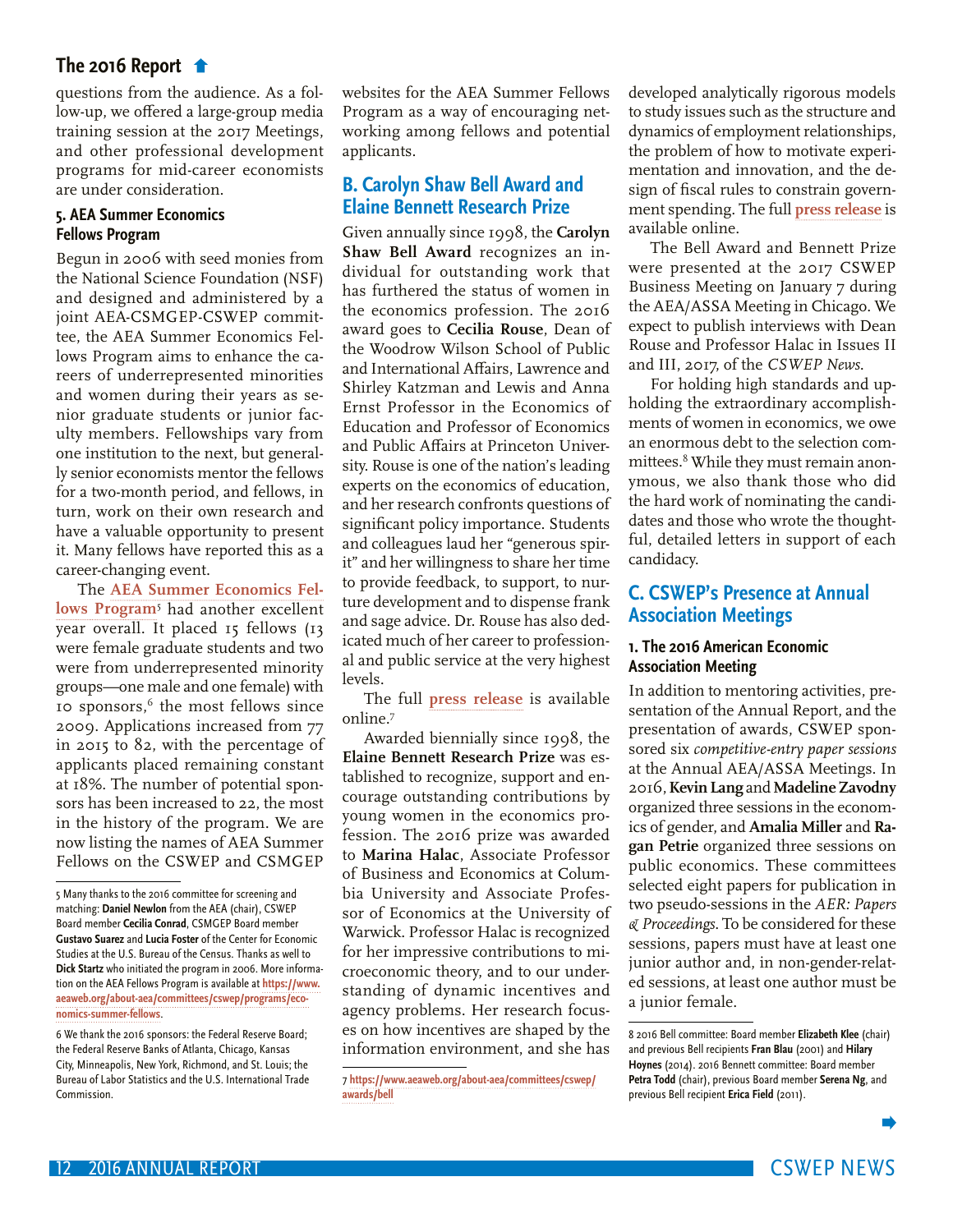<span id="page-12-0"></span>[The submissions process for these](#page-11-0)  sessions is highly competitive. There were 109 abstract submissions for the 2016 sessions, more than double the 2015 tally and probably due to the new CSWEP Liaison Network. The probability of acceptance is down to 0.22 and that of publication to 0.07. Women consistently report that these sessions, which put their research before a profession-wide audience, proved instrumental in their success as economists. Even though many included papers have male authors, as of 2016 CSWEP sessions still accounted for a disproportionate share of women on the AEA Program.

#### **2. Four 2016 Regional Economic Association Meetings**

CSWEP maintains a strong presence at all four of the Regional Economic Association Meetings, offering up to 16 professional development panels and paper sessions. At most regional meetings, CSWEP now hosts a networking breakfast or lunch, sandwiched between CSWEP sessions and panels. The events are well attended by men as well as women and provide an informal opportunity for CSWEP representatives and senior women on career development panels to network and mentor one-on-one. We are grateful to the four Board Regional Representatives who organize and host CSWEP's presence at the Regionals.

The 2016 year kicked off with the Eastern Economic Association Meeting in Washington, DC in February, where **Karen Conway** (CSWEP Board Eastern Representative) arranged four paper sessions and a networking breakfast. The sessions included papers and prepared discussions, and one session highlighted papers from student authors. The topics drew mostly from macroeconomics, health economics and labor economics and focused on a wide range of countries, including Bangladesh, India and South Africa as well as the US. The networking breakfast was well attended and extended nearly an hour past its allotted time. Participants included PhD

students, faculty at all stages and economists from non-academic institutions, leading to wide-ranging discussions on research, teaching, the job market and challenges faced once on the job. It was an excellent opportunity to make connections and learn from others, as well as a chance to gain feedback on possible ways for CSWEP to further enrich the experiences of EEA conference participants.

The Midwest Economic Association Meeting quickly followed (April, Evanston, IL) with **Anne Winkler** (CSWEP Board Midwest Representative) organizing two panels with her traditional networking lunch sandwiched in between. The first panel, "Advice for Job Seekers" featured the following topics: academia versus full-time research positions, combining teaching and research, job search for international students, and being a PhD economist from multiple perspectives (job candidate, assistant professor, and employer). The second panel, "Academic Careers," explored issues such as building and maintaining a successful mentoring relationship, ins and outs of getting grants, getting women into upper-division economics classes, and teaching and managing facultystudent interactions as an international faculty member.

For the Western Economic Association International Meeting (June 29– July 3, Portland, OR), **Catalina Amuedo-Dorantes** (CSWEP Board Western Representative) organized a networking breakfast that was followed by two paper sessions on July 1st. The networking breakfast was very well attended and offered a great opportunity for attendees to get to know other conference participants. Great thanks to CSWEP members who offered to help in this event, including Julie Hotchkiss, Anita Pena and Susan Pozo, among many others. The paper sessions featured research on the Educational and Welfare Impacts of Race and Immigration (session chaired by Catalina Amuedo-Dorantes) and on Women's Fertility and Labor Market Participation (session chaired by Anoshua Chaudhuri). Both sessions were very well attended as well and offered primarily junior researchers an opportunity to present their work and get valuable feedback.

Finally at the Southern Economic Association Meeting (November 19-21, Washington, DC) **Ragan Petrie** (CSWEP Board Southern Representative) organized four CSWEP events. This full day of events began with a professional development panel on "Advice for Job Seekers and Early Career," with Leora Friedberg (University of Virginia), Jessica Hennessey (Furman University), Sheena Murray (Curry College), Sarah Quintanar (University of Arkansas-Little Rock) and Orgul Ozturk (University of South Carolina). A professional networking lunch followed. In the afternoon, there was another professional development panel on "Navigating an Academic Career," with Victoria Prowse (Purdue University), Jenny Minier (University of Kentucky), Li Qi (Agnes Scott College), Saranna Thornton (Hampden-Sydney College) and Katheryn Russ (University of California-Davis). The final CSWEP session of the day was a joint presentation with Gary Hoover of CSMGEP, "The Status of Women and Minorities in the Economics Profession." The discussions were lively, and the professional development panels were so popular that folks stood in the back for lack of seats.

#### **D. CSWEP News: 2016 Focus and Features**

Under the able direction of CSWEP *News* Oversight Editor **Madeline Zavodny** and with the graphic design expertise of **Leda Black**, CSWEP published **[three newsletter issues in 2016](http://www.aeaweb.org/committees/cswep/newsletters.php)**. 9 Each issue features a Focus section of articles with a theme chosen and introduced by a guest editor who solicits the featured articles. The quality of these Focus articles is consistently high, with many proving to be enduring career **[resources](http://www.aeaweb.org/committees/CSWEP/mentoring/reading.php)** 

<sup>9</sup> Current and past issues of the CSWEP News are archived at **[http://www.aeaweb.org/committees/cswep/newsletters.](http://www.aeaweb.org/committees/cswep/newsletters.php) [php](http://www.aeaweb.org/committees/cswep/newsletters.php)**. FFor a free digital email subscription, email **[cswep@](mailto:cswep%40econ.ucsb.edu?subject=request%20digital%20subscription%20to%20CSWEP%20News) [econ.ucsb.edu](mailto:cswep%40econ.ucsb.edu?subject=request%20digital%20subscription%20to%20CSWEP%20News)**.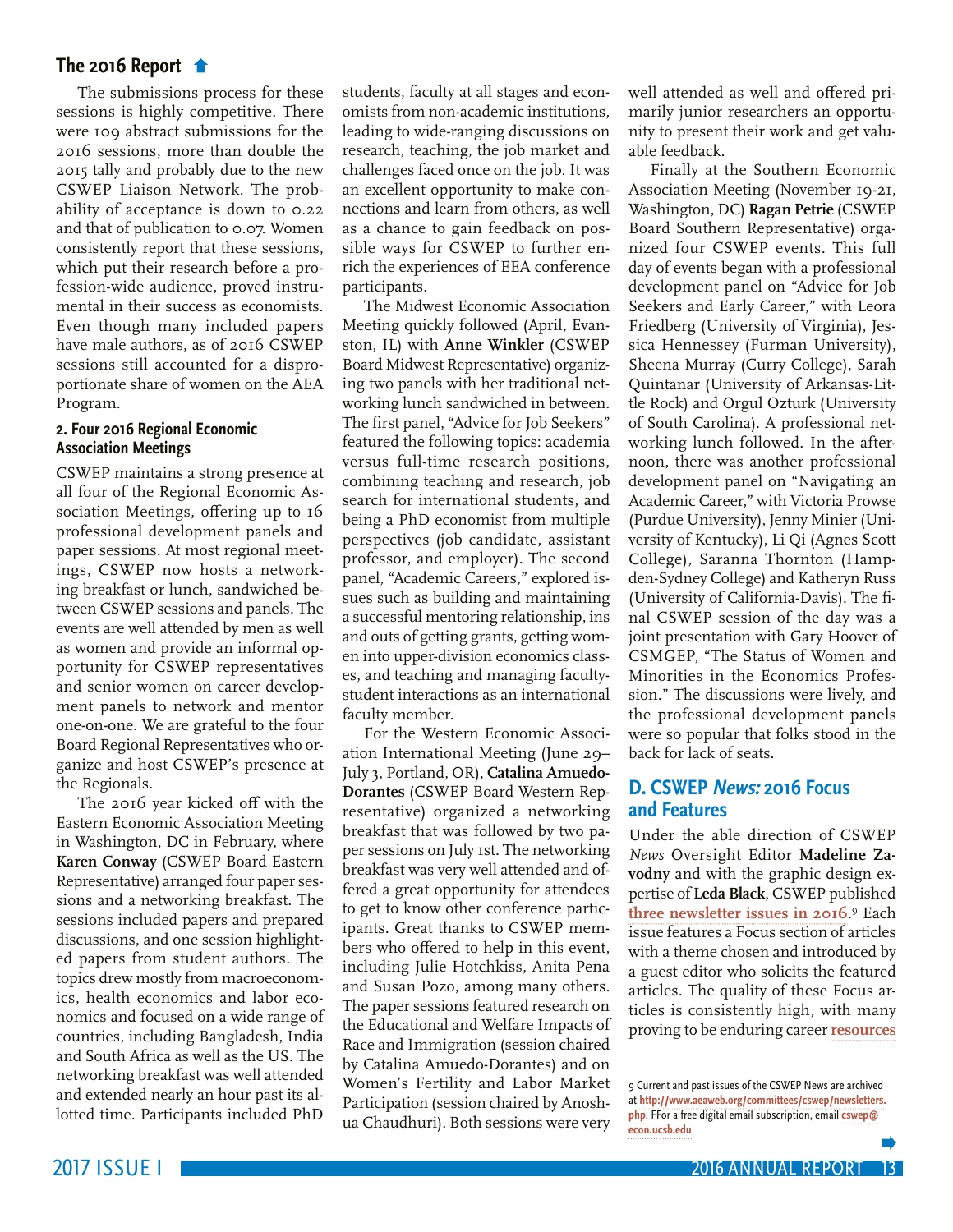<span id="page-13-0"></span>**[for junior economists](http://www.aeaweb.org/committees/CSWEP/mentoring/reading.php)**. 10 The CSWEP Board extends our thanks to all these contributors.

#### **Economists in the Public Sector**

Co-edited by **Madeline Zavodny**, this issue sheds light on what it's like to work in the public sector from the perspective of women economists with impressive careers who work there. **Lucia Foster** (Census Bureau) explains what research economists do at a federal statistical agency. **Carla Tighe Murray** discusses her roles as an economist at the Center for Naval Analyses, the Department of Defense, and the Congressional Budget Office. **Diane Owen** reveals what economists do at the Antitrust Division of the Department of Justice and **Sabrina Wulff Pabilonia** (Bureau of Labor Statistics) encourages others interested in a career in academia to consider a research economist job at a government agency such as the BLS. This issue also includes an interview of BLS Commissioner **Erica Groshen** by **Susan Fleck** about fostering diversity in leadership positions in the government.

#### **Managing a Job Search as a Couple**

The job market for new PhD economists is competitive and intense, and in 2016 it seemed time to revisit the "twobody" problem that couples face on the market. What strategies can maximize the probability of ending up with two great jobs that are also close together? Co-editor **Shelly Lundberg** solicited articles and shorter pieces of advice from more than 20 economists, including selections of placement directors and winners of CSWEP's Bell Award. Longer contributions include advice from **John Cawley**, **Julie Hotchkiss** and **Robert Moore**, **Joni Hersch** and **Jennifer Bennett Shinall**, **Melinda Morrill** and **Thayer Morrill**, and **Jill McClusky**. **Kitt Carpenter** offers special considerations for LGBT economists, and **Brooke Helppie McFall** and **Marta Murray-Close** summarize the results of their job seekers study.

What is it like to stand in front of a classroom of students or interact with students one-on-one in your office when you do not conform to the standard picture of an economist as a white male? In this issue, co-edited by **Anne Winkler**, four female faculty members share their experiences and the solutions they have come up with. **Sarah Pearlman** (Vassar) outlines how she has established guidelines that manage student expectations and allow her to get research done. **Lisa Saunders** (University of Massachusetts Amherst) discusses the challenges she faces as an African-American woman and how she confronts a "chilly climate." **Shahina Amin** (University of Northern Iowa), a "petite brown female professor with a funny accent," describes practices that enable her to be effective in the classroom. **Shinyi Chou** (Lehigh University), initially unfamiliar with higher education in the U.S., offers a wealth of practical advice in how to adapt.

Professional development features of these and past issues of CSWEP *News* are now more easily accessible at CSWEP.org, where you can find them **[archived by year](https://www.aeaweb.org/committees/cswep/newsletters.php)** as well as by **[target au](https://www.aeaweb.org/committees/cswep/newsletters-audience.php)[dience](https://www.aeaweb.org/committees/cswep/newsletters-audience.php)** and **[topic](https://www.aeaweb.org/committees/cswep/newsletters-topics.php)**. 11

#### **IV. Status of Women in the Economics Profession A. Women's Status in the Economics Profession: Summary**

In 1971 the AEA established CSWEP as a standing committee to monitor the status and promote the advancement of women in the economics profession. In 1972 CSWEP undertook a broad survey of economics departments and found that women represented 7.6% of new PhDs, and 8.8% of assistant, 3.7% of associate, and 2.4% of full professors. Much has changed. At doctoral-granting institutions, women have more than tripled their representation among new PhDs to 31.0%, tripled their representation among assistant professors to 28.3%, increased their representation at the associate level more than seven fold to 25.6% and increased their representation at the full professor level more than five-fold to 13.1%. This report presents the results of the 2016 survey, with emphasis on changes over the last few years, including entry of women into PhD programs and the progress of cohorts of new PhDs as they progress through the academic ranks. The most striking finding is that, while there were increases in the share of women entering the economics profession in the last quarter of the 20th century that continue to drive increases in the share of female associate and full professors, the share of women receiving PhDs and becoming assistant professors in researchoriented economics departments has stagnated over the last decade.

#### **B. The CSWEP Annual Surveys, 1972–2016**

In fall 2016 CSWEP surveyed 126 doctoral departments and 125 non-doctoral departments. This report includes the responses from all 126 doctoral and 91 non-doctoral departments. The department-level data from earlier years of the survey have been harmonized and cleaned, as part of an effort to improve our stewardship of these panel data.<sup>12</sup> Because of these changes, as well as minor differences in coding and computation, there are slight differences

<sup>12</sup> For some earlier years, data on non-responders was harvested from the web; that harvested data is not distinguishable from self-responses by departments themselves. For the analysis of PhD-granting departments, we now handle data as follows. Given the small number of PhD-granting departments, particularly when focusing on the top ten or twenty, changes in response rates could shift composition of the sample and generate misleading implications. Thus, for the analysis of PhD-granting departments presented here, we impute responses for an items or departments. In years when non-responders to the CSWEP survey did respond to the AEA's Universal Academic Questionnaire (UAQ), we have used UAQ data to impute the responses. When the department responded to neither CSWEP nor UAQ, we use linear interpolation from survey responses in other years. Figure 5 presents a comparison between the self-reported (only) and that with data imputed. The differences between the two are very small. We are very grateful to Charles C. Scott and the American Economic Association for sharing the UAQ dat[a](#page-14-0)  with us.



<sup>10</sup> The feature articles have provided the bulk of professional development materials for the binder for CeMENT workshop participants, now online at **[http://www.aeaweb.org/commit](http://www.aeaweb.org/committees/CSWEP/mentoring/reading.php)[tees/CSWEP/mentoring/reading.php](http://www.aeaweb.org/committees/CSWEP/mentoring/reading.php)**.

<sup>11</sup> **[https://www.aeaweb.org/committees/cswep/newsletters.](https://www.aeaweb.org/committees/cswep/newsletters.php) [php](https://www.aeaweb.org/committees/cswep/newsletters.php)**, **[https://www.aeaweb.org/committees/cswep/newslet](https://www.aeaweb.org/committees/cswep/newsletters-audience.php)[ters-audience.php](https://www.aeaweb.org/committees/cswep/newsletters-audience.php)** and **[https://www.aeaweb.org/committees/](https://www.aeaweb.org/committees/cswep/newsletters-topics.php) [cswep/newsletters-topics.php](https://www.aeaweb.org/committees/cswep/newsletters-topics.php)**.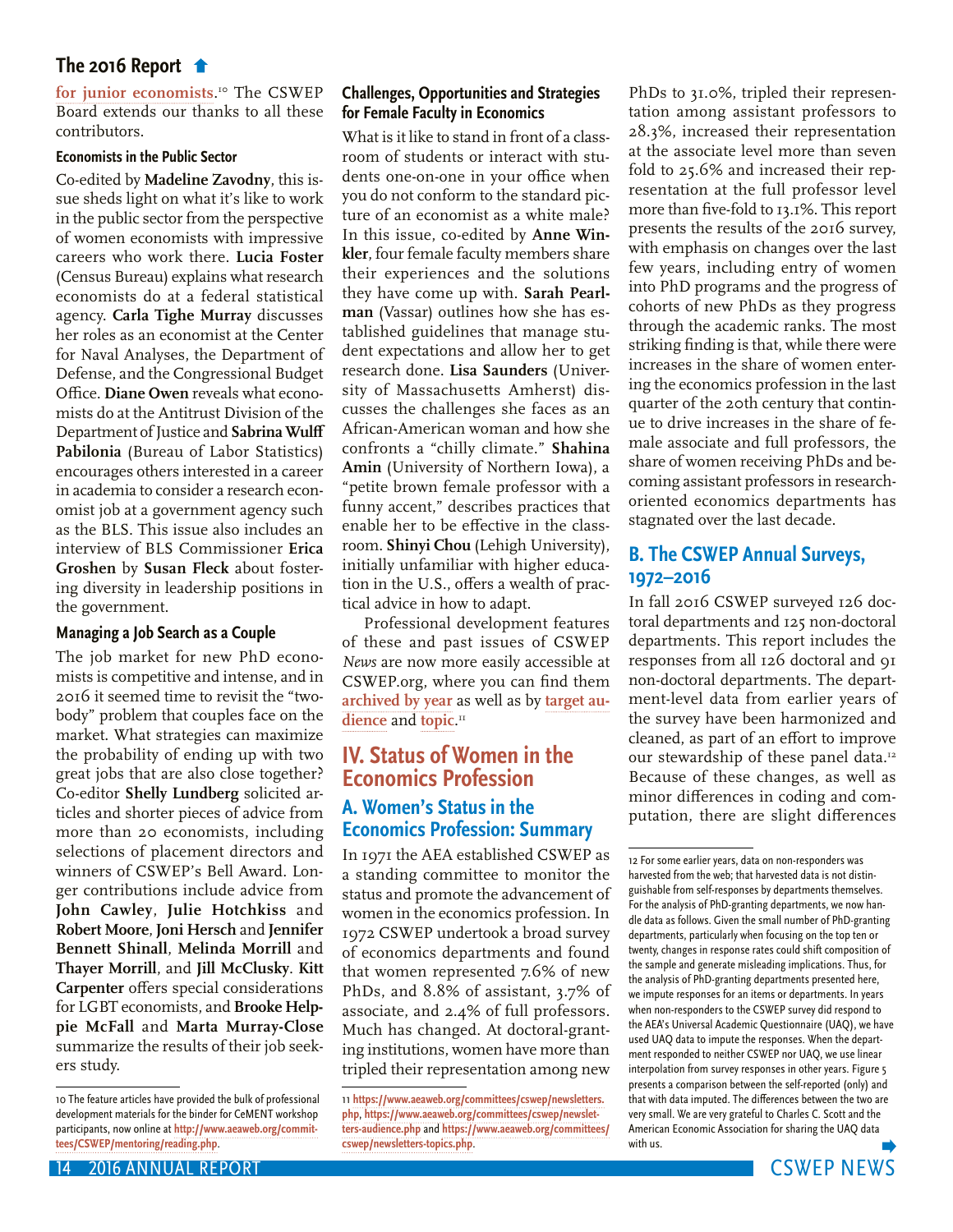<span id="page-14-0"></span> **[Table 1. The Pipeline for Departments](#page-13-0) with Doctoral Programs: Percent of Doctoral Students and Faculty Who Are Women\***

|                                    | 1997 | 1998 | 1999 | 2000 | 2001 | 2002 | 2003 | 2004 | 2005 | 2006 | 2007 | 2008 | 2009 | 2010 | 2011 | 2012 | 2013 | 2014 | 2015 | 2016 |
|------------------------------------|------|------|------|------|------|------|------|------|------|------|------|------|------|------|------|------|------|------|------|------|
| 1st-year Students                  | 30.2 | 32.8 | 31.3 | 32.8 | 33.3 | 35.2 | 35.0 | 34.5 | 32.6 | 32.4 | 34.0 | 35.8 | 33.7 | 32.3 | 32.5 | 30.4 | 32.7 | 31.8 | 31.6 | 33.4 |
| <b>ABD</b>                         | 28.1 | 28.2 | 30.6 | 31.2 | 31.7 | 31.8 | 34.5 | 33.3 | 34.2 | 34.0 | 33.7 | 34.1 | 33.9 | 34.2 | 34.5 | 32.7 | 32.1 | 32.2 | 31.7 | 31.7 |
| No. of PhDs                        | 24.2 | 28.8 | 29.7 | 30.6 | 31.4 | 29.4 | 31.0 | 29.3 | 32.6 | 33.9 | 35.2 | 35.1 | 33.4 | 33.7 | 34.8 | 32.9 | 35.4 | 32.7 | 34.8 | 31.0 |
| Asst Prof (U)                      | 23.8 | 25.1 | 26.8 | 25.4 | 24.0 | 24.3 | 26.4 | 27.1 | 28.9 | 28.8 | 28.1 | 29.6 | 29.3 | 28.3 | 29.3 | 28.8 | 27.9 | 29.5 | 28.4 | 28.3 |
| Assoc Prof (U)                     | 12.7 | 15.1 | 19.0 | 16.7 | 13.5 | 13.1 | 21.1 | 17.5 | 26.8 | 26.9 | 21.9 | 24.9 | 25.0 | 33.3 | 34.2 | 38.1 | 27.1 | 25.9 | 29.2 | 33.4 |
| Assoc Prof (T)                     | 14.3 | 13.9 | 13.5 | 14.4 | 16.1 | 16.7 | 19.1 | 20.7 | 19.8 | 22.4 | 21.4 | 21.9 | 21.5 | 21.5 | 21.6 | 21.7 | 24.0 | 23.0 | 23.4 | 25.6 |
| Full Prof (T)                      | 7.8  | 6.0  | 6.6  | 6.8  | 7.1  | 8.1  | 8.5  | 7.9  | 8.3  | 8.2  | 8.1  | 8.7  | 9.6  | 10.5 | 12.4 | 11.4 | 11.9 | 12.1 | 12.3 | 13.1 |
| <b>All Tenure</b><br>Track         | 12.9 | 11.8 | 12.5 | 12.7 | 12.9 | 13.6 | 15.2 | 15.2 | 16.2 | 16.3 | 16.0 | 16.8 | 17.1 | 17.7 | 19.1 | 19.0 | 18.5 | 18.9 | 19.0 | 20.1 |
| Non-tenure<br><b>Track Faculty</b> | 43.4 | 30.7 | 29.7 | 31.7 | 29.7 | 33.2 | 32.2 | 31.2 | 35.1 | 33.0 | 34.9 | 32.5 | 34.6 | 33.3 | 33.1 | 38.5 | 35.2 | 39.6 | 34.8 | 35.3 |
| N Departments                      | 115  | 120  | 121  | 122  | 122  | 123  | 124  | 124  | 124  | 126  | 126  | 126  | 126  | 127  | 127  | 127  | 127  | 127  | 127  | 126  |

\* Entry and exit change the population universe. Any known Ph.D. programs are considered members of the population. Any non-respondents are imputed first with UAQ and then with linear interpolation. **Note:** T and U indicate tenured and untenured, respectively.

between the estimates reported here and those in previous years.

The doctoral sample frame was enhanced last year to include the University of Nevada–Reno, the University of Cincinnati, and the University of Memphis. Their doctoral programs had not previously been identified. Rensselaer Polytechnic Institute was moved from the doctoral to the non-doctoral category, as it has eliminated its PhD program. The non-doctoral sample is based on the listing of "Baccalaureate Colleges— Liberal Arts" from the *Carnegie Classification of Institutions of Higher Learning* (2000 Edition). Starting in 2006 the survey was augmented to include departments in research universities that offer a Master's degree but not a PhD degree program in economics. We continue to harmonize and document the departmental-level data from the 1970s to the current period to improve our analysis of long-run trends in the profession. As a result of this work, we will produce department-level longitudinal reports for all responding PhD departments; we will share these reports with the department chairs and CSWEP liaisons.

#### **C. 2016 Survey Results**<sup>13</sup>

This overview begins with an often neglected group, *teaching faculty outside of the tenure track*. These faculty typically hold multiyear rolling contracts and carry titles such as adjunct, instructor, lecturer, visitor or professor of the practice. As seen in Table 1, in doctoral departments, the representation of women in these positions is high, currently standing at 35.3%, exceeding the share of all tenure track positions combined (20.1%), and this disparity is greater still in the top 20 departments (39.8% compared to 14.9%, Table 2).

*With regard to doctoral departments*, the representation of women at each level of the academic hierarchy has increased since the 1970s. However, progress has slowed during the last two decades. Since 1997, there has been only a small increase in the proportion of assistant professors who are women (28.3% in comparison to 23.8%, Table 1), and there has been no increase in the past decade. Similarly, there is only a very small increase in the representation of women among first year PhD students, standing at 33.4% in 2016, as

compared to 30.2% in 1997. For the last decade the share of first year students who are women has averaged 32.8%, a slight decline from the previous decade (33.0). This has been the case despite an increase in the share of baccalaureates going to women. The increased entry of women into the profession during the late 20th century has led to increasing representation of women in higher ranks, with women now making up over a quarter of tenured associate professors and just over 13% of full professors.

At every level of the academic hierarchy, from entering PhD student to full professor, women have been and remain a minority. Moreover, within the tenure track, from new PhD to full professor, the higher the rank, the lower the representation of women (Figure 1). In 2016 new doctorates were 31.0% female, falling to 28.3% for assistant professors, to 25.6% for tenured associate professors and to 13.1% for full professors. This pattern has been characterized as the "leaky pipeline." Our reliance on this leaky pipeline for gradual progress in women's representation in the profession depends on continued growth in entry, which no longer appears to be forthcoming.

Because the growth in women's representation has differed across ranks,

<sup>13</sup> **Margaret Levenstein** is CSWEP's Associate Chair and Survey Director. We gratefully acknowledge the assistance of **Yulia Chhabra** and **Ann Rodgers** in the administration and analysis of the survey.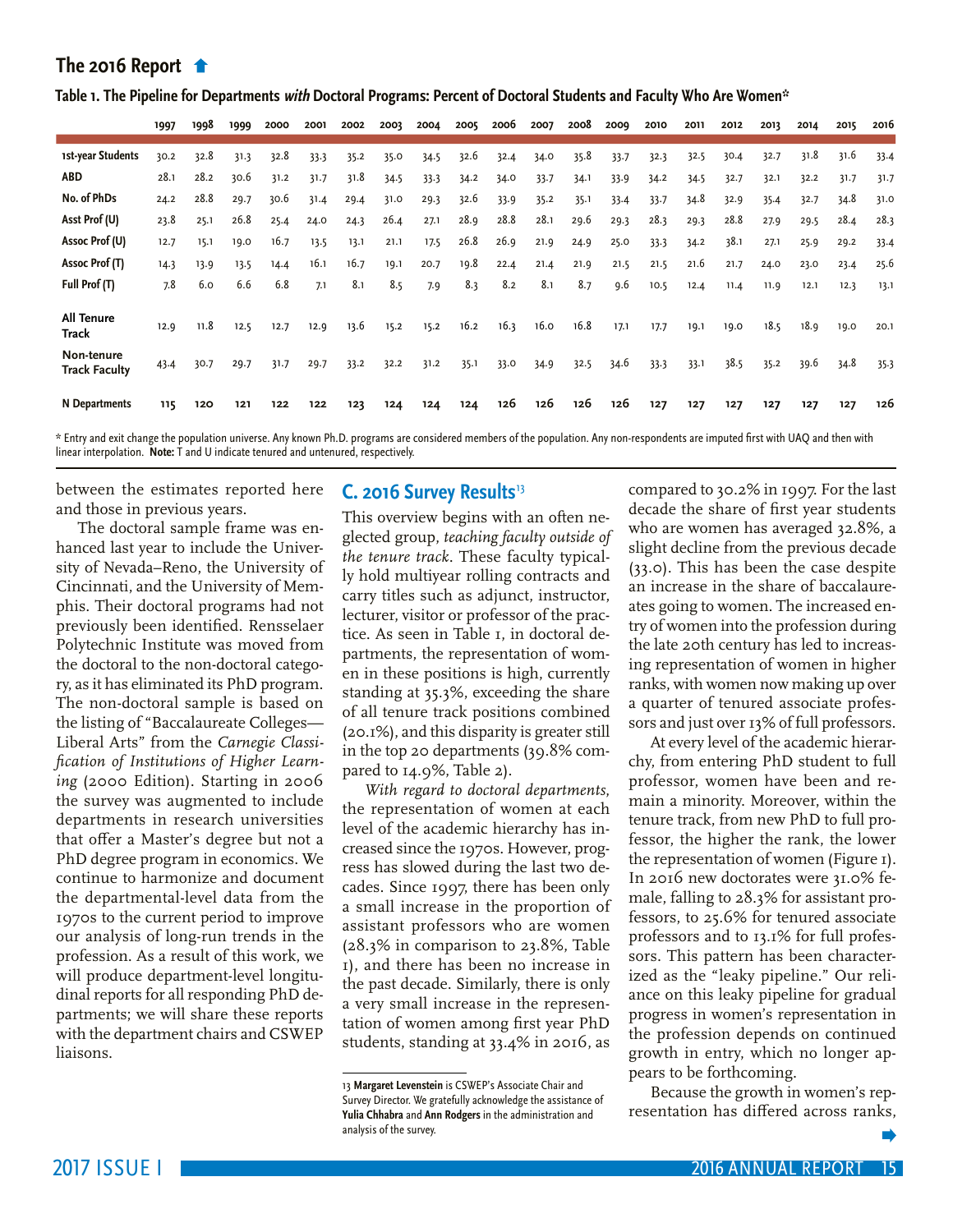#### <span id="page-15-0"></span>**[Table 2. The Pipeline for the Top 10 and Top](#page-14-0) 20 Departments: Percent and Numbers of Faculty and Students Who Are Women (by school rank)**

|                                                                                   | Top 10           |                  |                  |       |       | Top 20 |             |             |                  |               |                  |                      |       |                             |               |       |
|-----------------------------------------------------------------------------------|------------------|------------------|------------------|-------|-------|--------|-------------|-------------|------------------|---------------|------------------|----------------------|-------|-----------------------------|---------------|-------|
| <b>Doctoral Departments</b>                                                       | $1997 -$<br>2001 | $2002 -$<br>2006 | $2007 -$<br>2011 | 2012  | 2013  | 2014   | 2015        | 2016        | $1997 -$<br>2001 | 2002-<br>2006 | $2007 -$<br>2011 | 2012                 | 2013  | 2014                        | 2015          | 2016  |
| <b>Faculty (Fall of year listed)</b>                                              |                  |                  |                  |       |       |        |             |             |                  |               |                  |                      |       |                             |               |       |
| <b>Assistant Professor</b>                                                        |                  |                  |                  |       |       |        |             |             |                  |               |                  |                      |       |                             |               |       |
| Percent                                                                           | 18.7%            | 20.8%            | 24.6%            | 19.4% | 17.0% | 20.0%  | 21.6%       | 18.0%       | 17.7%            | 23.5%         | 23.7%            | 20.0%                | 18.7% | 21.3%                       | 21.5%         | 21.2% |
| Number                                                                            | 24.6             | 22.1             | 23.4             | 18.0  | 15.0  | 18.0   | 21.0        | 18.0        | 41.8             | 46.8          | 50.4             | 41.0                 | 37.0  | 43.0                        | 44.0          | 44.0  |
| <b>Associate Professor</b>                                                        |                  |                  |                  |       |       |        |             |             |                  |               |                  |                      |       |                             |               |       |
| Percent                                                                           | 17.9%            | 17.2%            | 19.9%            | 25.9% | 23.3% | 21.9%  | 25.0%       | 28.9%       | 15.0%            | 16.8%         | 21.0%            | 22.1%                | 19.1% | 20.4%                       | 19.6%         | 20.2% |
| Number                                                                            | 7.0              | 5.0              | 7.2              | 7.0   | 7.0   | 7.0    | 8.0         | 13.0        | 13.6             | 9.8           | 18.6             | 17.0                 | 17.0  | 19.0                        | 19.0          | 22.0  |
| <b>Full Professor</b>                                                             |                  |                  |                  |       |       |        |             |             |                  |               |                  |                      |       |                             |               |       |
| Percent                                                                           | 6.8%             | 8.2%             | 9.0%             | 9.2%  | 9.6%  | 9.7%   | 9.6%        | 9.2%        | 6.3%             | 8.1%          | 9.4%             | 8.5%                 | 9.6%  | 10.0%                       | 10.1%         | 11.3% |
| Number                                                                            | 20.1             | 21.2             | 25.2             | 27.0  | 28.0  | 27.0   | 27.0        | 26.0        | 34.0             | 38.1          | 45.8             | 41.0                 | 49.0  | 49.0                        | 50.0          | 58.0  |
| All Tenured/Tenure Track                                                          |                  |                  |                  |       |       |        |             |             |                  |               |                  |                      |       |                             |               |       |
| Percent                                                                           | 11.1%            | 12.2%            | 13.6%            | 12.6% | 12.2% | 13.0%  | 13.6%       | 13.3%       | 10.3%            | 13.0%         | 14.6%            | 13.0%                | 12.9% | 14.1%                       | 14.2%         | 14.9% |
| Number                                                                            | 51.7             | 48.3             | 55.8             | 52.0  | 50.0  | 52.0   | 56.0        | 57.0        | 89.4             | 94.7          | 114.8            | 99.0                 | 103.0 | 111.0                       | 113.0         | 124.0 |
| Other (Non-tenure Track)                                                          |                  |                  |                  |       |       |        |             |             |                  |               |                  |                      |       |                             |               |       |
| Percent                                                                           | 29.8%            | 38.5%            | 32.8%            | 40.8% | 34.6% | 33.3%  | 46.3%       | 41.2%       | 32.9%            | 41.5%         | 33.2%            | 39.1%                | 35.9% | 39.3%                       | 47.9%         | 39.8% |
| Number                                                                            | 9.3              | 13.4             | 19.4             | 20.0  | 9.0   | 8.0    | 31.0        | 28.0        | 19.6             | 26.4          | 43.9             | 50.0                 | 23.0  | 33.0                        | 67.0          | 53.0  |
| All Other (Full Time Instructor)                                                  |                  |                  |                  |       |       |        |             |             |                  |               |                  |                      |       |                             |               |       |
| Percent                                                                           |                  |                  |                  |       | 35.7% | 34.3%  | 40.0%       | 33.3%       |                  |               |                  | ٠.                   | 42.9% | 40.0%                       | 29.6%         | 37.8% |
| Number                                                                            |                  |                  |                  |       | 10.0  | 12.0   | 12.0        | 7.0         |                  |               |                  | ٠.                   | 21.0  | 24.0                        | 16.0          | 17.0  |
| <b>All Faculty</b>                                                                |                  |                  |                  |       |       |        |             |             |                  |               |                  |                      |       |                             |               |       |
| Percent                                                                           | 12.2%            | 14.4%            | 16.0%            | 15.6% | 14.8% | 15.7%  | 19.5%       | 17.8%       | 11.8%            | 15.3%         | 17.3%            | 16.7%                | 16.1% | 18.1%                       | 19.8%         | 19.2% |
| Number                                                                            | 60.9             | 61.7             | 75.2             | 72.0  | 69.0  | 72.0   | 99.0        | 92.0        | 109.0            | 121.1         | 158.7            | 149.0                | 147.0 | 168.0                       | 196.0         | 194.0 |
| <b>PhD Students</b>                                                               |                  |                  |                  |       |       |        |             |             |                  |               |                  |                      |       |                             |               |       |
| First Year (Fall of year listed)                                                  |                  |                  |                  |       |       |        |             |             |                  |               |                  |                      |       |                             |               |       |
| Percent                                                                           | 29.3%            | 25.8%            | 26.0%            | 22.1% | 27.9% | 24.0%  | 23.9%       | 29.8%       | 28.6%            | 28.9%         | 28.1%            | 27.3%                | 28.4% | 27.4%                       | 24.9%         | 29.5% |
| Number                                                                            | 95.4             | 66.8             | 64.0             | 58.0  | 65.0  | 62.0   | 52.0        | 68.0        | 172.8            | 138.7         | 132.6            | 124.0                | 121.0 | 123.0                       | 112.0         | 130.0 |
| ABD (Fall of year listed)                                                         |                  |                  |                  |       |       |        |             |             |                  |               |                  |                      |       |                             |               |       |
| Percent                                                                           | 23.5%            | 28.0%            | 26.3%            | 24.6% | 30.4% | 25.4%  | 25.1%       | 25.4%       | 25.3%            | 29.8%         | 28.1%            | 27.9%                | 30.3% | 26.5%                       | 25.7%         | 26.7% |
| Number                                                                            | 213.0            | 240.2            | 221.0            | 207.0 | 255.0 | 217.0  | 225.0       | 247.0       | 350.9            | 398.2         | 396.1            | 415.0                | 444.0 | 427.0                       | 390.0         | 451.0 |
| PhD Granted (AY ending in year listed)                                            |                  |                  |                  |       |       |        |             |             |                  |               |                  |                      |       |                             |               |       |
| Percent                                                                           | 24.0%            | 28.0%            | 26.7%            | 28.2% | 31.3% | 25.9%  | 25.9%       | 26.4%       | 24.6%            | 28.4%         | 28.9%            | 27.3%                | 33.2% | 29.3%                       | 28.4%         | 26.2% |
| Number                                                                            | 61.9             | 57.2             | 52.8             | 58.0  | 67.0  | 51.0   | 52.0        | 58.0        | 104.4            | 97.9          | 101.8            | 99.0                 | 124.0 | 102.0                       | 110.0 112.0   |       |
| <b>Undergraduate Senior Majors</b><br>(AY ending in year listed)                  |                  |                  |                  |       |       |        |             |             |                  |               |                  |                      |       |                             |               |       |
| Percent                                                                           | $\ddotsc$        | $\ddotsc$        | 38.7%            | 39.2% | 31.7% | 37.3%  | 36.4%       | 36.5%       |                  |               | 35.7%            | 36.2%                | 37.6% | 37.7%                       | 37.1% 38.8%   |       |
| Number                                                                            |                  |                  | 573.7            | 999.0 | 311.0 | 780.0  |             | 714.5 780.0 |                  |               |                  | 1301.5 2284.0 1505.0 |       | 2319.0                      | 1673.5 1822.7 |       |
| <b>Undergraduate Economics Majors</b><br><b>Graduated (in previous AY listed)</b> |                  |                  |                  |       |       |        |             |             |                  |               |                  |                      |       |                             |               |       |
| Percent                                                                           | --               |                  |                  |       | 39.6% | 37.2%  |             | 36.9% 36.6% |                  |               |                  |                      | 38.6% | 37.4%                       | 37.2% 37.6%   |       |
| Number                                                                            | 4                |                  |                  |       | 866.0 | 849.0  | 895.0 832.0 |             |                  |               |                  |                      |       | 2000.0 2290.0 2494.0 2427.0 |               |       |

Notes: For each category, the table gives women as a percentage of women plus men. For the five-year intervals, simple averages are reported.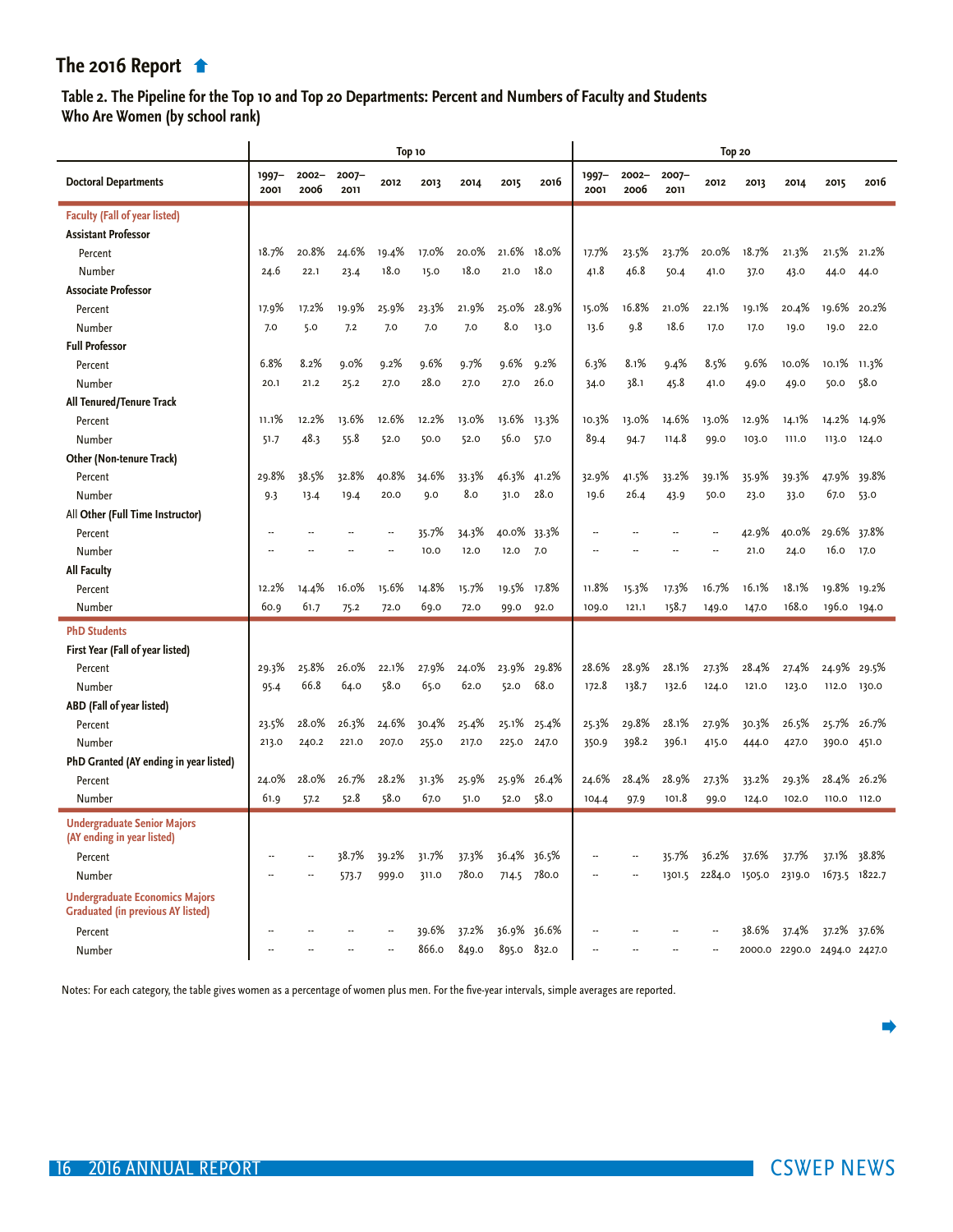

<span id="page-16-0"></span>**[Figure 1. The Pipeline for Departments](#page-15-0) with Doctoral Programs: Percent of Doctoral Students and Faculty who are Women, 1997–2016**

the gaps in representation between adjacent ranks have changed. Thus, following some convergence between women's representation at the associate level to that at the assistant level around the turn of the century, convergence seems to have ceased. The gap between women's representation at the full and associate levels is higher than it was in the 1990s. It is worth noting that the latter is not necessarily a negative development. It is the result of relatively good growth in women's representation at the associate as compared to the full level, where women's representation changes only slowly as the stock of full professors at any given time reflects something like a 25-year history of promotions from associate to full.

*Turning to a comparison of non-doctoral with doctoral departments*, at every level in the tenure track, women's representation in non-doctoral departments is higher—over 10 percentage points higher—than in doctoral departments (compare tables 5 and 6). Women's

representation at the full level has trended up, reflecting increases in women's entry into the profession in the last century. Non-doctoral departments show little if any upward trend at the associate or assistant level (Figure 2).

A further comparison by rank shows that the representation of women declines as the emphasis on research increases, averaging 40.4% for (full-time) non-tenure track teaching positions in non-doctoral departments, 35.3% of non-tenure track teaching positions in doctoral departments, 32.7% of all tenure track positions in non-doctoral departments, 20.1% in all doctoral departments, 14.9% in the top-20 departments and 13.3% in the top 10 departments. This represents a remarkable decline in women's representation as departmental research intensity increases. The share of new PhDs going to research-intensive (doctoral) departments who are women has increased since the 1990s (Table 3).

*With regard to the advance of cohorts of academics through the ranks*, this report presents a simple lock-step model of these advances (Figures 3 and 4). With a maximum of 42 years of data on each rank we can track the gender composition of some relatively young cohorts from entering graduate school though the PhD and of other older cohorts from receipt of the degree though the assistant and associate professor ranks. Unfortunately, these data do not let us analyze the advance of cohorts of new PhDs all the way from associate to full professor. Over the last decade, the proportion of women receiving their PhDs has been almost exactly the same as the proportion of women entering PhD programs six years prior (Figure 3). There is evidence of attrition from graduate school into academia, however, as women's share of assistant professors is on average 10% less than their share of new PhDs (Figure 3).

The female share of the entering class of students in PhD programs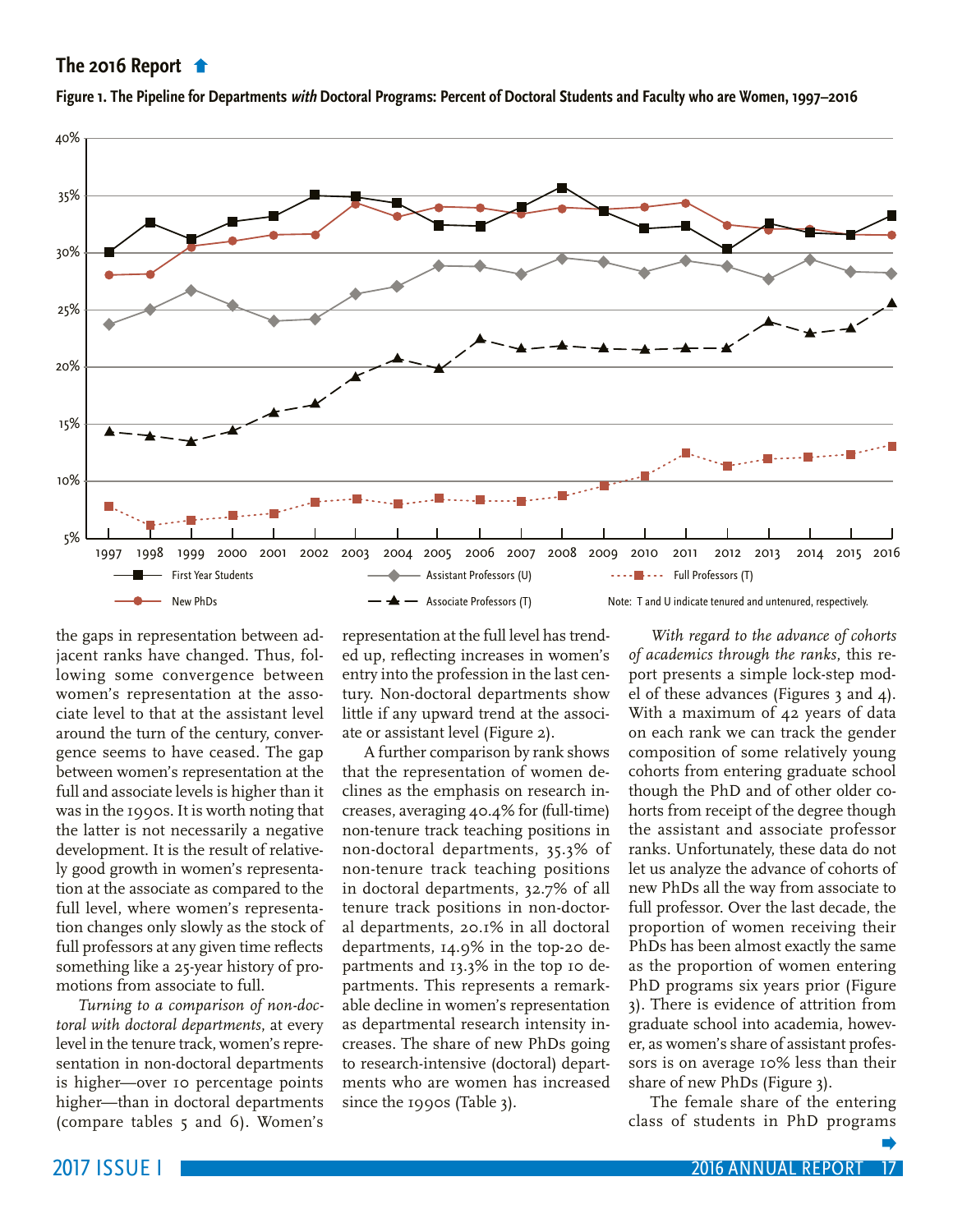

<span id="page-17-0"></span>**[Figure 2. The Pipeline for Departments](#page-16-0) without Doctoral Programs: Percent of Students and Faculty who are Women, 2003–2016**

overall has been flat over the last twenty years (Figure 1 and Table 7). For all PhD programs, the female share was slightly higher between 2002 and 2011, but the average over the last five years has fallen (Table 7). For the Top 20 programs, the share has been essentially flat since 2002. Within the Top 20, there is considerable variation in the share of females in the first PhD class across the 21 schools (Table 8). A third of Top 20 departments have student bodies that are over 75 percent male and a fifth of Top 20 departments are over 80% male. Note that while we are not breaking out the Top 10, to protect the confidentiality of individual school data, the pattern is not different between the Top 10 and the schools ranked 11-20. In order to determine whether this was the result of the behavior of specific departments or an overall trend, we estimated a panel regression with fixed effects for the top 20 schools, over the full period 1997- 2016. The estimated average female share was 30.8%. There were three schools with significantly lower female shares (between 16 and 22%), but most schools are not consistent outliers in either a positive or negative direction.

#### **D. Conclusions**

Past intakes and subsequent advancements of women and men determine the contemporaneous distribution of men and women on the academic economists' ladder. *This report points to two critical junctures: the failure to increase the representation of women at the intake; and, relative to men, the subsequent poorer chance of advancing from untenured assistant to tenured associate professor*. With regard to the first, in the face of the growing representation of women at the baccalaureate level, the stagnation of the share of women in entering PhD classes means that entering PhD students represent a declining fraction of new baccalaureate women. This latter decline is no doubt rooted in the analogous decline in the fraction of women undergraduates who major in economics and may in part stem from the way we teach economics at the undergraduate level, as stressed by Goldin (CSWEP *Newsletter*, Spring/Summer, 2013). This is an issue for both doctoral and nondoctoral departments (see Tables 5 & 6).

With regard to the second juncture, the advancement of women from untenured assistant to tenured associate professor is no doubt intertwined and jointly determined with family-related decisions. Here, the institutional setting and expected institutional setting (length of the tenure clock, gender-neutral family leave, on-site child care and so forth) can play significant roles. These policies are generally the same across academic disciplines, so they cannot explain the relative lack of progress for women in economics when compared to other disciplines.14

Finally, it is worth *recognizing the high representation of women in nontenure-track teaching jobs*. Over 40% of the full time female faculty in Top 20 economics departments are in non-tenure track positions.

CSWEP's 44 years of data on the evolution of faculty composition at the department level are unique in the social sciences and beyond. We are pleased to report that efforts to document and harmonize these data over time are now under way. We recommend that the AEA

<sup>14</sup> Bayer, Amanda, and Cecilia Elena Rouse. "Diversity in the Economics Profession: A New Attack on an Old Problem." The Journal of Economic Perspectives 30, no. 4 (2016): 221-242.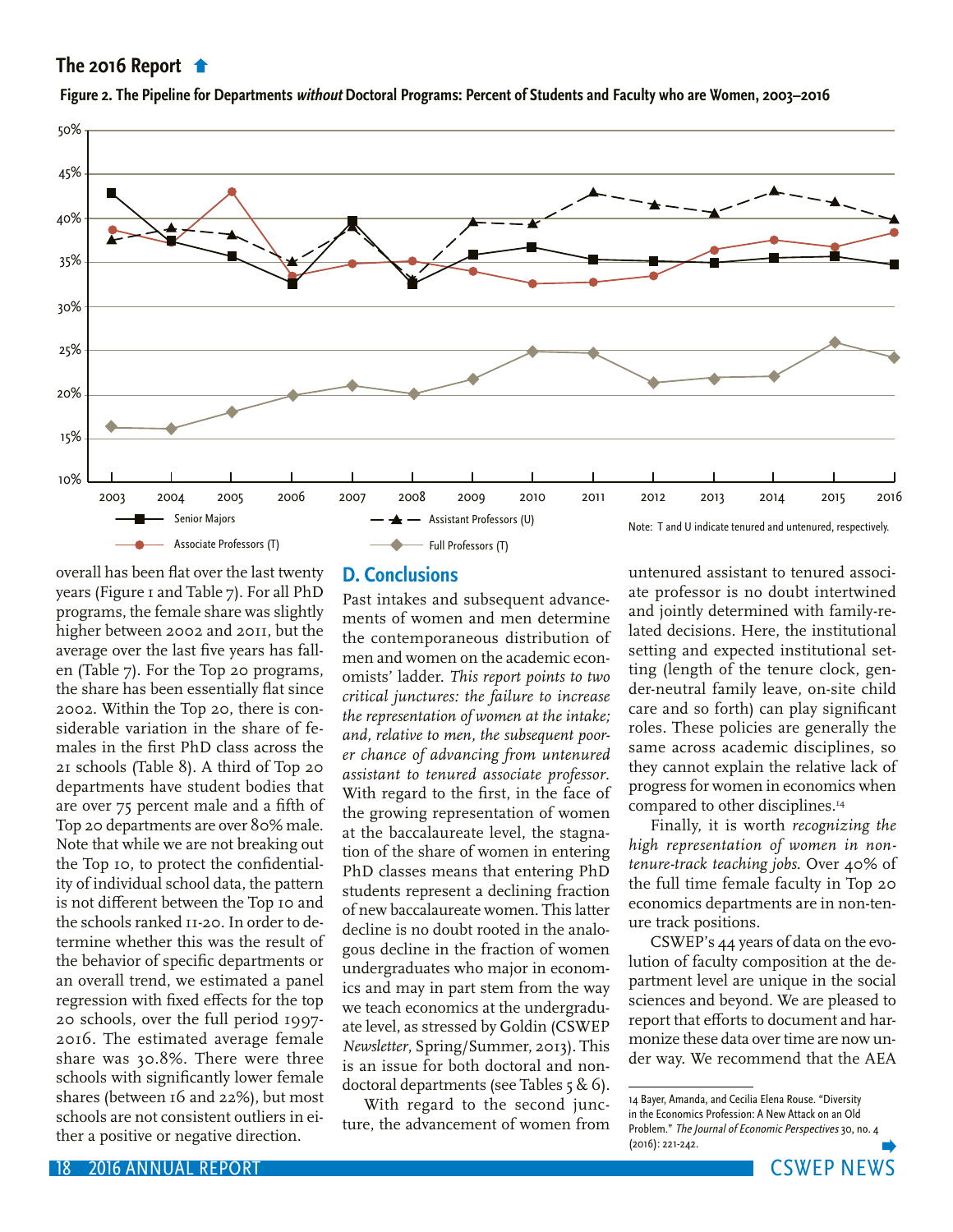#### <span id="page-18-0"></span>**[Table 3. Percent of Women in Job Placement](#page-17-0)s of New PhDs from the Top Economics Departments, 1997–2016**

|                                                | Top 10        |               |                  |       |       |       | Top 20 |       |               |               |                  |       |         |       |        |       |
|------------------------------------------------|---------------|---------------|------------------|-------|-------|-------|--------|-------|---------------|---------------|------------------|-------|---------|-------|--------|-------|
| <b>Doctoral Departments</b>                    | 1997-<br>2001 | 2002-<br>2006 | $2007 -$<br>2011 | 2012  | 2013  | 2014  | 2015   | 2016  | 1997-<br>2001 | 2002-<br>2006 | $2007 -$<br>2011 | 2012  | 2013    | 2014  | 2015   | 2016  |
| <b>U.S. Based Job Obtained</b>                 |               |               |                  |       |       |       |        |       |               |               |                  |       |         |       |        |       |
| <b>Percent</b>                                 | 28.6%         | 29.4%         | 26.9%            | 26.9% | 29.0% | 25.0% | 27.4%  | 29.4% | 27.8%         | 31.6%         | 30.0%            | 27.1% | 30.9%   | 26.9% | 29.9%  | 27.5% |
| <b>Number</b>                                  | 48.3          | 44.1          | 37.6             | 35.0  | 45.0  | 36.0  | 37.0   | 40.0  | 73.2          | 76.7          | 70.7             | 57.0  | 79.0    | 66.o  | 75.0   | 73.0  |
| <b>Doctoral Departments</b>                    |               |               |                  |       |       |       |        |       |               |               |                  |       |         |       |        |       |
| Percent                                        | 24.1%         | 29.5%         | 25.3%            | 23.7% | 24.4% | 25.3% | 25.4%  | 33.8% | 24.6%         | 31.0%         | 27.6%            | 27.5% | 28.5%   | 24.6% | 27.4%  | 29.8% |
| Number                                         | 21.9          | 25.6          | 19.4             | 18.0  | 22.0  | 20.0  | 16.0   | 24.0  | 34.3          | 41.6          | 35.2             | 33.0  | 35.0    | 29.0  | 26.0   | 34.0  |
| <b>Academic Other</b>                          |               |               |                  |       |       |       |        |       |               |               |                  |       |         |       |        |       |
| Percent                                        | 49.6%         | 36.7%         | 36.5%            | 25.0% | 66.7% | 22.2% | 50.0%  | 33.3% | 48.4%         | 35.4%         | 42.8%            | 18.2% | 50.0%   | 37.0% | 38.1%  | 27.3% |
| Number                                         | 7.8           | 2.9           | 2.7              | 1.0   | 4.0   | 2.0   | 3.0    | 1.0   | 9.3           | 7.3           | 7.7              | 2.0   | 8.0     | 10.0  | 8.0    | 3.0   |
| Non Faculty, Any<br><b>Academic Department</b> |               |               |                  |       |       |       |        |       |               |               |                  |       |         |       |        |       |
| Percent                                        | $\sim$        |               |                  |       | 66.7% | 31.2% | 25.0%  | 42.9% |               |               |                  |       | 35.3%   | 34.8% | 21.7%  | 37.5% |
| Number                                         | $\sim$        |               |                  |       | 4.0   | 5.0   | 3.0    | 3.0   |               |               |                  | Ξ.    | 6.0     | 8.0   | 5.0    | 6.0   |
| <b>Public Sector</b>                           |               |               |                  |       |       |       |        |       |               |               |                  |       |         |       |        |       |
| Percent                                        | 30.5%         | 29.3%         | 30.0%            | 36.8% | 30.4% | 16.7% | 27.3%  | 15.4% | 29.3%         | 32.7%         | 30.6%            | 29.4% | 28.0%   | 20.7% | 26.1%  | 25.6% |
| Number                                         | 9.5           | 8.1           | 6.5              | 7.0   | 7.0   | 2.0   | 6.0    | 2.0   | 15.3          | 14.8          | 12.1             | 10.0  | 14.0    | 6.0   | 12.0   | 10.0  |
| <b>Private Sector</b>                          |               |               |                  |       |       |       |        |       |               |               |                  |       |         |       |        |       |
| Percent                                        | 28.9%         | 26.8%         | 26.5%            | 29.0% | 26.7% | 25.0% | 28.1%  | 23.8% | 27.4%         | 30.3%         | 31.2%            | 26.7% | 32.0%   | 27.1% | 36.4%  | 23.5% |
| Number                                         | 9.1           | 7.5           | 9.0              | 9.0   | 8.0   | 7.0   | 9.0    | 10.0  | 14.4          | 12.9          | 15.7             | 12.0  | 16.0    | 13.0  | 24.0   | 20.0  |
| <b>Foreign Based Job Obtained</b>              |               |               |                  |       |       |       |        |       |               |               |                  |       |         |       |        |       |
| <b>Percent</b>                                 | 13.9%         | 22.5%         | 22.6%            | 20.5% | 27.7% | 25.6% | 12.1%  | 23.3% | 19.6%         | 21.9%         | 25.1%            | 20.7% | 33.3%   | 26.3% | 23.4%  | 21.8% |
| Number                                         | 5.1           | 8.6           | 12.0             | 9.0   | 13.0  | 10.0  | 4.0    | 10.0  | 13.8          | 16.6          | 26.9             | 18.0  | 37.0    | 21.0  | 18.0   | 19.0  |
| Academic                                       |               |               |                  |       |       |       |        |       |               |               |                  |       |         |       |        |       |
| Percent                                        | 13.8%         | 24.2%         | 23.3%            | 17.6% | 25.8% | 31.0% | 17.4%  | 25.8% | 20.4%         | 23.9%         | 24.8%            | 12.7% | 32.1%   | 32.2% | 26.4%  | 23.8% |
| Number                                         | 3.9           | 6.7           | 9.0              | 6.0   | 8.0   | 9.0   | 4.0    | 8.0   | 10.4          | 12.3          | 18.5             | 8.0   | 25.0    | 19.0  | 14.0   | 15.0  |
| Nonacademic                                    |               |               |                  |       |       |       |        |       |               |               |                  |       |         |       |        |       |
| Percent                                        | 14.4%         | 17.9%         | 20.8%            | 30.0% | 31.2% | 10.0% | 0.0%   | 16.7% | 17.6%         | 17.7%         | 25.8%            | 41.7% | 36.4%   | 9.5%  | 16.7%  | 16.7% |
| Number                                         | 1.3           | 1.9           | 3.0              | 3.0   | 5.0   | 1.0   | 0.0    | 2.0   | 3.4           | 4.3           | 8.4              | 10.0  | 12.0    | 2.0   | 4.0    | 4.0   |
| <b>No Job Obtained</b>                         |               |               |                  |       |       |       |        |       |               |               |                  |       |         |       |        |       |
| Percent                                        | 30.4%         | 14.9%         | 0.0%             | 0.0%  | 0.0%  | 0.0%  | 0.0%   | 33.3% | 28.3%         | 28.8%         | 20.6%            | 14.3% | $0.0\%$ | 0.0%  | 100.0% | 28.6% |
| Number                                         | 6.5           | 1.0           | 0.0              | 0.0   | 0.0   | 0.0   | 0.0    | 1.0   | 8.7           | 4.1           | 1.4              | 1.0   | 0.0     | 0.0   | 2.0    | 2.0   |
| <b>Total On the Job Market</b>                 |               |               |                  |       |       |       |        |       |               |               |                  |       |         |       |        |       |
| Percent                                        | 26.4%         | 27.5%         | 25.3%            | 24.7% | 28.4% | 25.1% | 24.4%  | 28.0% | 26.3%         | 29.3%         | 28.3%            | 25.0% | 31.4%   | 26.7% | 28.8%  | 26.2% |
| Number                                         | 60.0          | 53.7          | 49.6             | 44.0  | 58.0  | 46.0  | 41.0   | 51.0  | 95.7          | 97.3          | 99.0             | 76.0  | 116.0   | 87.0  | 95.0   | 94.0  |

Notes: The (2,6) cell shows that among Ph.D.s from top-10 departments in the 2014–15 job market, 16 women placed in U.S.-based doctoral departments and these women accounted for 25.4% of such placements. For five year intervals, simple averages are reported.

put in place a system for maintenance of these data for future years and make the descriptive statistics at group levels (e.g., doctoral, non-doctoral and others) available online in a user-friendly format. We plan to make department-level longitudinal data available to individual departments so that they have this information to determine appropriate steps to achieve gender equity in their student

and faculty populations. We also recommend making departmental-level data available for research purposes in a manner that protects the confidentiality of the responding departments.

#### **V. Board Rotations and Acknowledgements**

**Madeline Zavodny** will be completing her second term on CSWEP's Board, where she has served as Oversight Editor of CSWEP News, in January 2017. Madeline's organizational ability, writing and editing prowess, and broad vision regarding themes of interest and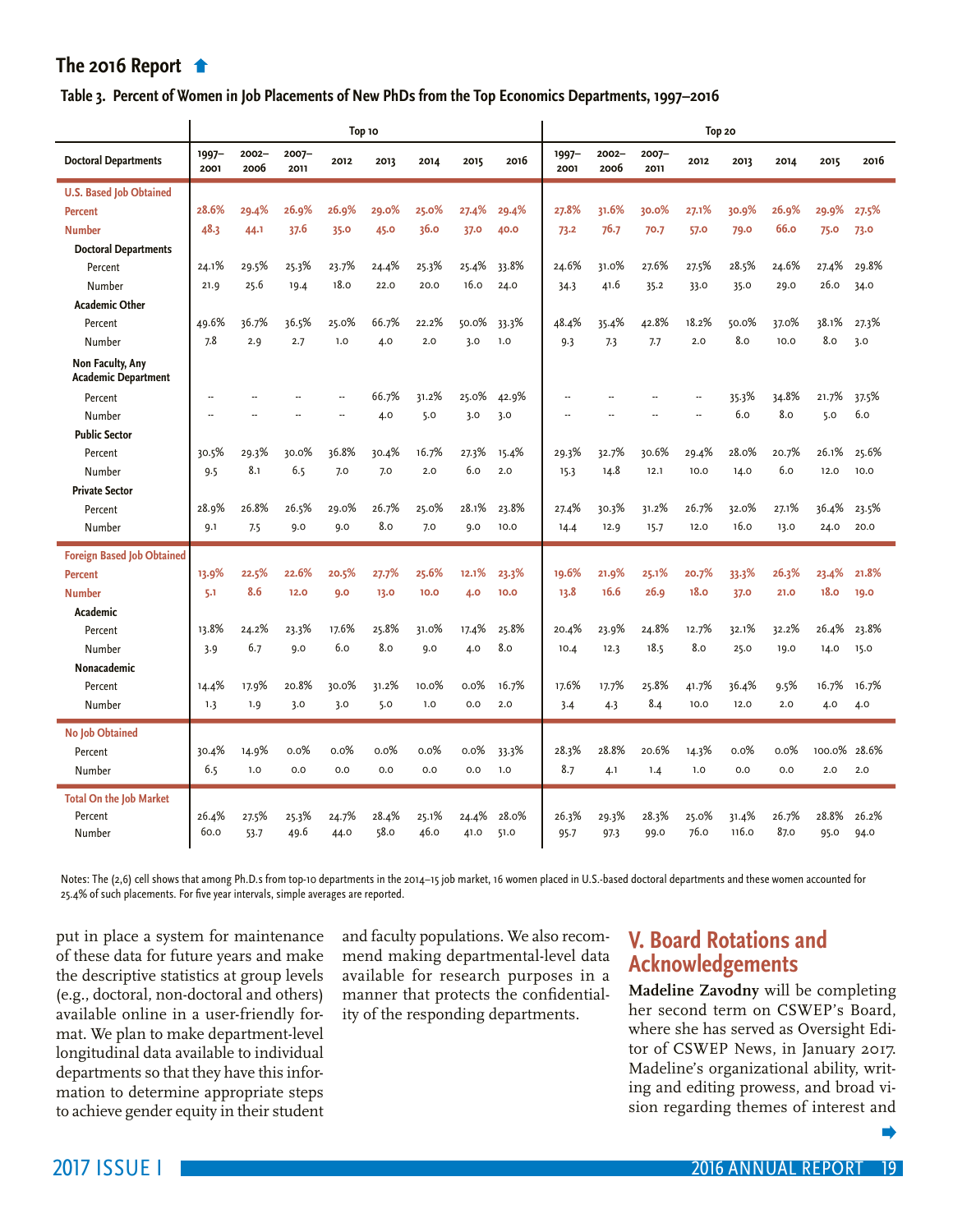<span id="page-19-0"></span>

| Table 4. Employment Shares by Gender<br>and Department Rank for New PhDs in                | Top 10     |             | Top 11-20  |             | All Others  |             |  |
|--------------------------------------------------------------------------------------------|------------|-------------|------------|-------------|-------------|-------------|--|
| the 2015-16 Job Market                                                                     | Women      | Men         | Women      | Men         | Women       | Men         |  |
| U.S. Based Job<br>(Share of all individuals by gender)                                     | 78.4%      | 73.3%       | 76.7%      | 71.6%       | 73.5%       | 68.9%       |  |
| Academic Job in a Phd Granting Institution                                                 | 60.0%      | 49.0%       | 30.3%      | 34.4%       | 19.2%       | 28.5%       |  |
| Academic Job in a Non-Phd Granting Institution                                             | 2.5%       | 2.1%        | 6.1%       | 6.3%        | 30.8%       | 24.5%       |  |
| Non Faculty Job in Any Academic Department                                                 | 7.5%       | 4.2%        | 9.1%       | 6.3%        | 7.6%        | 11.9%       |  |
| Public Sector Job                                                                          | 5.0%       | 11.5%       | 24.2%      | 18.8%       | 15.1%       | 15.7%       |  |
| Private Sector Job                                                                         | 25.0%      | 33.3%       | 30.3%      | 34.4%       | 27.3%       | 19.4%       |  |
| Foreign Job Obtained<br>(Share of all individuals by gender)                               | 19.6%      | 25.2%       | 20.9%      | 26.1%       | 21.8%       | 24.8%       |  |
| Academic Job                                                                               | 80.0%      | 69.7%       | 77.8%      | 71.4%       | 80.4%       | 60.0%       |  |
| Nonacademic Job                                                                            | 20.0%      | 30.3%       | 22.2%      | 28.6%       | 19.6%       | 40.0%       |  |
| No Job Found<br>(Share of all individuals by gender)<br><b>Total Number of Individuals</b> | 2.0%<br>51 | 1.5%<br>131 | 2.3%<br>43 | 2.2%<br>134 | 4.7%<br>234 | 6.3%<br>463 |  |

#### **Figure 3. Lock-Step Model: Percentage of women, by entering PhD cohorts—Matriculation, graduation and entry into first-year assistant professorship**

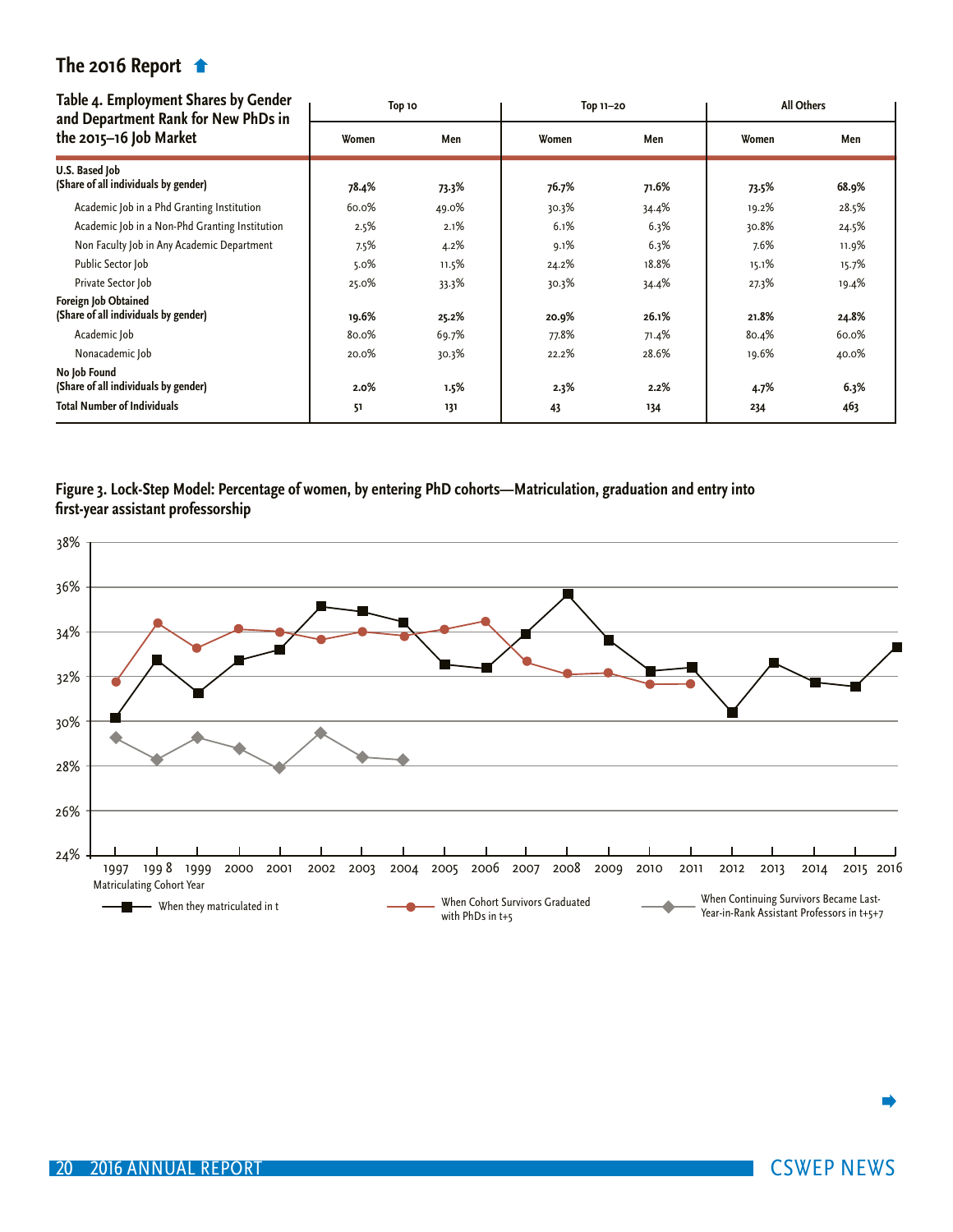<span id="page-20-0"></span>utility to women economists have been essential to the success of News during the past 6 years. **Kate Silz-Carson**, who has been working with Madeline during 2016, will be taking over wrangling the newsletter in 2017. **Kosali**  Simon ends a very successful 3-year term as the Director of the CeMENT Mentoring Workshop for Faculty in Doctoral Programs at the end of the January 2017 workshop. **Martha Bailey** will be taking over this challenging job in 2017. Finally, I regret to say that **Cecilia Conrad** will be resigning from the Board in January prior to the end of her second term, due to the pressure of increased responsibilities at the MacArthur Foundation. CSWEP is very grateful for their generous support and substantial contributions to CSWEP's mission.

Though **Jennifer Socey** is still with us part-time, she will be making a full transition to the private sector over the next couple of months. It is impossible to list everything that Jennifer has done for CSWEP during her term as Administrative Assistant—she writes, edits, keeps track of everything, organizes events, hectors people into doing what they said they would do, and generally keeps everyone sane. **Amber Pipa** has made a terrific start on filling her shoes, and we are delighted to have her working with us.

In a term as Chair that exceeded four years, **Marjorie McElroy** has been a remarkable leader for CSWEP, overseeing a major expansion in activity and funding and elevating our profile in the profession. CSWEP owes her a debt that we cannot repay, and we wish her a tremendously productive 2017 with this weight off her shoulders.

CSWEP is fully funded by the American Economic Association. Recent funding increases have made the expansion of CSWEP's services possible and the transition to UCSB a smooth one, and for this we are grateful. Very special thanks are due to the AEA Secretary-Treasurer, **Peter Rousseau**, for his support and counsel and to his excellent staff: **Regina H. Montgomery**, **Barbara H. Fiser**, **Marlene V. Hight** and **Susan B. Houston** as well as **Michael P. Albert**, **Jenna Kensey**, **Gwyn Loftis**, **Linda Hardin** and **Julia Merry**.

Finally, the Committee is indebted to the Economics Departments of Duke University and the University of California, Santa Barbara for the administrative support of CSWEP's activities, office space, IT support, computer equipment, office supplies and substantial additional resources.



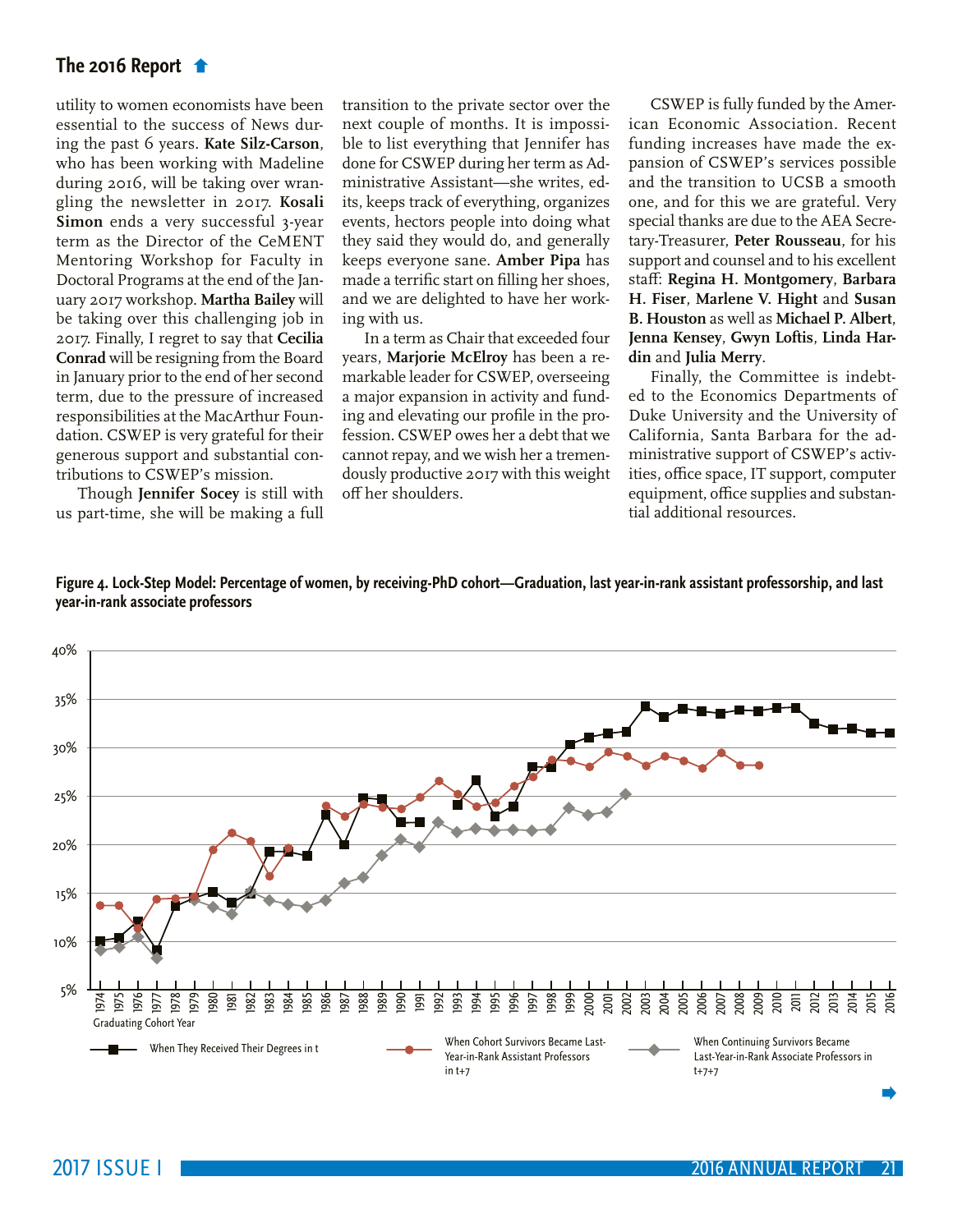<span id="page-21-0"></span>**[Table 5. The Current Gender Composition of F](#page-20-0)aculty and Students: Economics Departments with Doctoral Programs**

|                                                              | <b>Number</b> |                     |        | Percent |  |
|--------------------------------------------------------------|---------------|---------------------|--------|---------|--|
| <b>Faculty Composition (Fall 2016)</b>                       | Women         | Men                 | Female | Male    |  |
| <b>Assistant Professor</b>                                   | 236           | 599                 | 28.3%  | 71.7%   |  |
| Untenured                                                    | 232           | 589                 | 28.3%  | 71.7%   |  |
| Tenured                                                      | 4             | 10                  | 28.6%  | 71.4%   |  |
| <b>Associate Professor</b>                                   | 179           | 506                 | 26.1%  | 73.9%   |  |
| Untenured                                                    | 21            | 43                  | 33.4%  | 66.6%   |  |
| Tenured                                                      | 160           | 465                 | 25.6%  | 74.4%   |  |
| <b>Full Professor</b>                                        | 210           | 1377                | 13.2%  | 86.8%   |  |
| Untenured                                                    | 4             | 16                  | 20.0%  | 80.0%   |  |
| Tenured                                                      | 206           | 1361                | 13.1%  | 86.9%   |  |
| All Tenured/Tenure Track                                     | 625           | 2482                | 20.1%  | 79.9%   |  |
| <b>Full-Time Non-Tenure Track</b>                            | 169           | 274                 | 38.1%  | 61.9%   |  |
| <b>Part-Time Non-Tenure Track</b>                            | 109           | 235                 | 31.7%  | 68.3%   |  |
| All Other Full-Time Instructors                              | 34            | 65                  | 34.3%  | 65.7%   |  |
| <b>All Faculty</b>                                           | 937           | 3056                | 23.5%  | 76.5%   |  |
| <b>Students and Job Market</b>                               |               |                     |        |         |  |
| <b>Students</b>                                              |               |                     |        |         |  |
| Undergraduate Senior Economics Majors to<br>Graduate this AY | 6756          | 13160               | 33.9%  | 66.1%   |  |
| Undergraduate Economics Majors<br>Graduated in Previous AY   | 7359          | 15021               | 32.9%  | 67.1%   |  |
| First-year PhD Students                                      | 517           | 1031                | 33.4%  | 66.6%   |  |
| Registered PhD Thesis Writers (ABD)                          | 1430          | 3079                | 31.7%  | 68.3%   |  |
| Number of PhDs Granted                                       | 372           | 828                 | 31.0%  | 69.0%   |  |
| Job Market (2016–2017 Academic Year)                         |               |                     |        |         |  |
| U.S. Based Job                                               | 245           | 511                 | 32.4%  | 67.6%   |  |
| Academic Job in a PhD Granting Institution                   | 67            | 171                 | 28.2%  | 71.8%   |  |
| Academic Job in a Non-PhD Granting Institution               | 56            | 86                  | 39.4%  | 60.6%   |  |
| Non-Faculty Academic Job                                     | 19            | 48                  | 28.4%  | 71.6%   |  |
| Public Sector Job                                            | 36            | 79                  | 31.3%  | 68.7%   |  |
| Private Sector Job                                           | 67            | 127                 | 34.5%  | 65.5%   |  |
| Foreign Job Obtained                                         | 70            | 183                 | 27.7%  | 72.3%   |  |
| Academic Job                                                 | 56            | 117                 | 32.4%  | 67.6%   |  |
| Non-Academic Job                                             | 14            | 66                  | 17.5%  | 82.5%   |  |
| PhD Students Who Searched But Didn't Find a Job              | 13            | 34                  | 27.7%  | 72.3%   |  |
| Number on Job Market                                         | 328           | 728                 | 31.1%  | 68.9%   |  |
| <b>Total Number of Departments</b>                           |               | 124 of 124 Surveyed |        |         |  |

#### **Table 6. Gender Composition of Faculty and Students: Economics Departments without Doctoral Programs**

|                                                                               | <b>Number</b> |                | <b>Percent</b> |       |  |
|-------------------------------------------------------------------------------|---------------|----------------|----------------|-------|--|
| <b>Faculty Composition (Fall 2016)</b>                                        | Women         | Men            | Female         | Male  |  |
| <b>Assistant Professor</b>                                                    | 109           | 165            | 39.8%          | 60.2% |  |
| Untenured                                                                     | 88            | 134            | 39.6%          | 60.4% |  |
| Tenured                                                                       | 21            | 31             | 40.4%          | 59.6% |  |
| <b>Associate Professor</b>                                                    | 87            | 137            | 38.8%          | 61.2% |  |
| Untenured                                                                     | 5             | 5              | 50.0%          | 50.0% |  |
| Tenured                                                                       | 82            | 132            | 38.3%          | 61.7% |  |
| <b>Full Professor</b>                                                         | 96            | 299            | 24.3%          | 75.7% |  |
| Untenured                                                                     | I.            | $\overline{4}$ | 20.0%          | 80.0% |  |
| Tenured                                                                       | 95            | 295            | 24.4%          | 75.6% |  |
| All Tenured/Tenure Track                                                      | 292           | 601            | 32.7%          | 67.3% |  |
| <b>Full-Time Non-Tenure Track</b>                                             | 36            | 53             | 40.4%          | 59.6% |  |
| <b>Part-Time Non-Tenure Track</b>                                             | 41            | 89             | 31.5%          | 68.5% |  |
| All Other Full-Time Instructors                                               | 15            | 21             | 41.7%          | 58.3% |  |
| <b>All Faculty</b>                                                            | 384           | 764            | 33.4%          | 66.6% |  |
| Student Information (2015-2016 Academic Year)                                 |               |                |                |       |  |
| <b>Undergraduate Senior Economics Majors Expecting</b><br>to Graduate this AY | 1908          | 3518           | 35.2%          | 64.8% |  |
| Undergraduate Economics Majors Graduated in<br><b>Previous AY</b>             | 1811          | 3325           | 35.3%          | 64.7% |  |
| M.A. Students Expecting to Graduate this AY                                   | 58            | 74             | 43.9%          | 56.1% |  |
| M.A. Students Graduated in Previous AY                                        | 44            | 61             | 41.9%          | 58.1% |  |
| <b>Total Number of Departments</b>                                            |               |                | 92             |       |  |

#### **Table 7. Share of Women in First Year Class in PhD Programs**

|                        | 1997-2001 | 2002-2006 | 2007-2011 | 2012-2016 |
|------------------------|-----------|-----------|-----------|-----------|
| All PhD Programs       | 33.0%     | 35.2%     | 35.3%     | 34.5%     |
| <b>Top 20 Programs</b> | 27.6%     | 29.5%     | 28.0%     | 28.8%     |

#### **Table 8. Distribution of Top 20 Departments by Female Share of First Year PhD Class, 2013–2016**

ċ

| <b>Share of Women</b> | Number of Programs Each Year |                |                |                |  |  |  |  |  |  |
|-----------------------|------------------------------|----------------|----------------|----------------|--|--|--|--|--|--|
|                       | 2013                         | 2014           | 2015           | 2016           |  |  |  |  |  |  |
| 40% or above          | 6                            | $\overline{2}$ | 3              | 6              |  |  |  |  |  |  |
| 35-39%                | O                            |                | $\circ$        |                |  |  |  |  |  |  |
| 30-34%                | ı                            | 5              | $\overline{2}$ | $\overline{2}$ |  |  |  |  |  |  |
| 25-29%                | 3                            | 6              | 6              | 5              |  |  |  |  |  |  |
| $20 - 24%$            | 9                            | $\overline{2}$ | 6              | 3              |  |  |  |  |  |  |
| Below 20%             | $\overline{2}$               |                | 4              | 4              |  |  |  |  |  |  |

Note: This table classifies departments by the average share of women in their entering class over the period 2013–2016. This differs from the average share of women entering PhD programs, each year, because of differences in the size of different programs.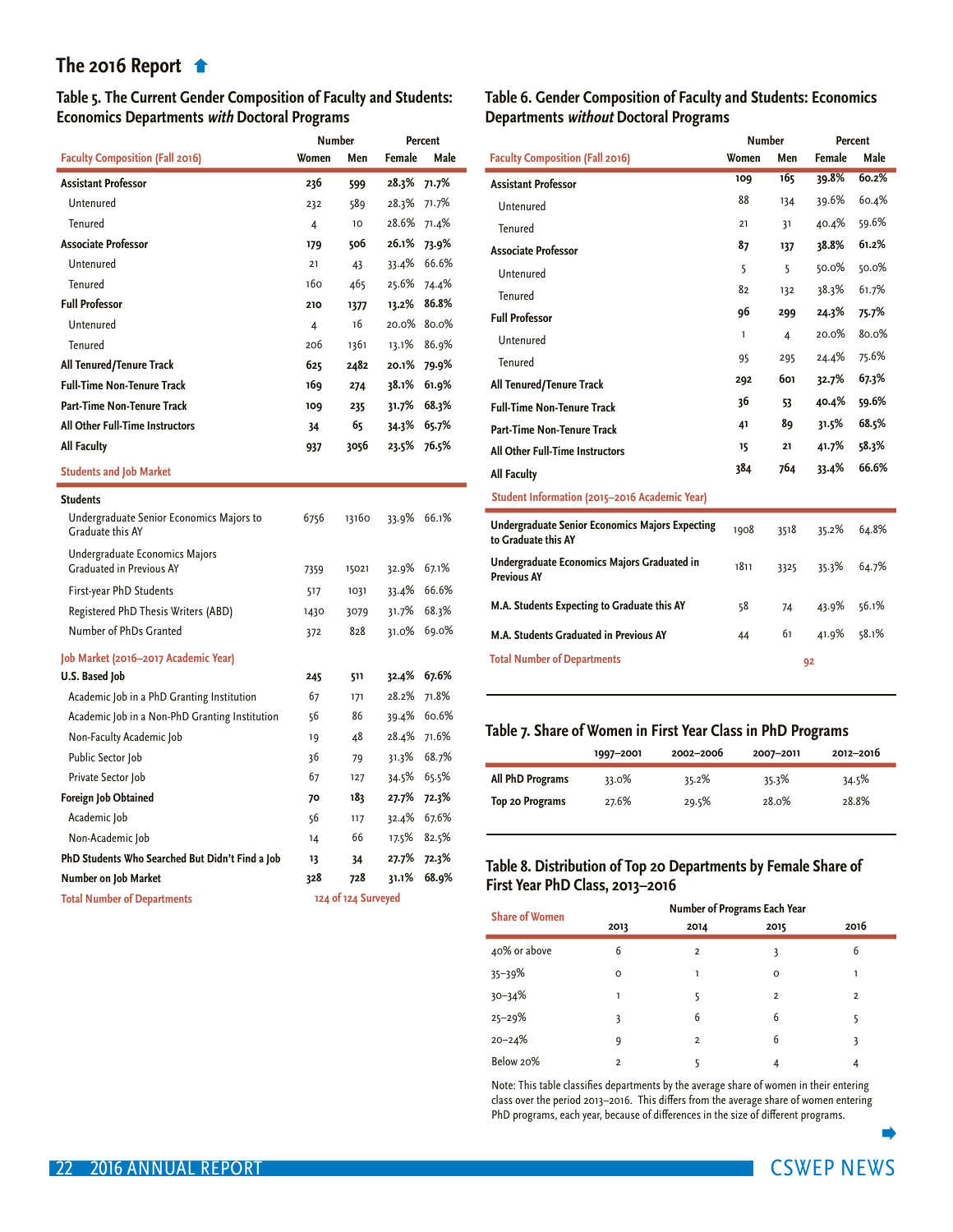<span id="page-22-0"></span>**Figure 5. Comparison of self-reported and imputed data from Figure 1**



#### **Appendix A: CSWEP Board 2016**

**Shelly Lundberg, Chair** Broom Professor of Demography Department of Economics University of California–Santa Barbara North Hall 2042 Santa Barbara, CA 93106-9210 (805) 893-8619 **[cswep@econ.ucsb.edu](mailto:cswep%40econ.ucsb.edu?subject=)**

#### **Margaret Levenstein, Assoc. Chair & Survey Director**

Research Professor University of Michigan Institute for Social Research Ann Arbor, MI 48106-1248 (734) 615-9088 Fax: (734) 647-1186 **[maggiel@umich.edu](mailto:maggiel%40umich.edu?subject=)**

#### **Terra McKinnish, Assoc. Chair & Dir. of Mentoring**

Professor of Economics Dept of Economics University of Colorado Boulder, CO 80309-0256 (303) 492-6770 **[terra.mckinnish@colorado.edu](mailto:terra.mckinnish%40colorado.edu?subject=)**

#### **Catalina Amuedo-Dorantes, Western Representative** Professor and Chair of Economics

San Diego State University 5500 Campanile Drive San Diego, CA 92182-4485 Phone: (619) 594-1663 **[camuedod@mail.sdsu.edu](mailto:camuedod%40mail.sdsu.edu?subject=)**

**Cecilia Conrad, At-Large Vice President, MacArthur Fellows Program** 140 S. Dearborn Street Chicago, IL 60603-5285 (312) 726-8000 Fax: (312) 920-6258 **[cconrad@macfound.org](mailto:cconrad%40macfound.org?subject=)**

#### **Karen Conway, Eastern Representative** Professor of Economics University of New Hampshire 10 Garrison Avenue Durham, NH 03824

(603) 862-3386 **[ksconway@unh.edu](mailto:ksconway%40unh.edu?subject=)**

[continues on page 25](#page-1-0)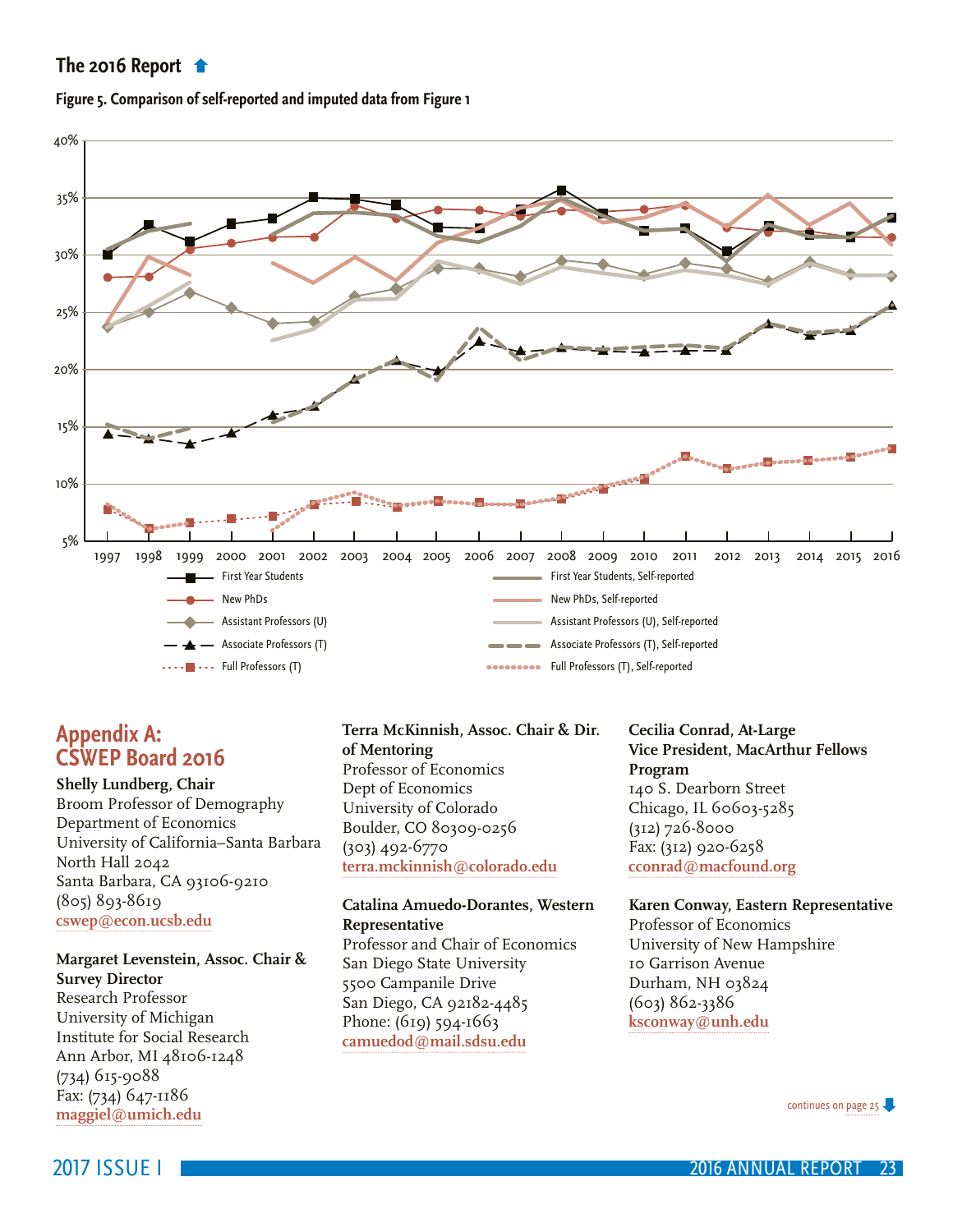# CSWEP Sessions @ Upcoming Meetings

#### <span id="page-23-0"></span>**Western Economics Association International 2017**

*June 25–29, 2017 Marriott Marquis and Marina San Diego, California*

#### **CSWEP Session 1**

#### **Causes and Educational, Labor and Welfare Consequences of Immigration**

Session Organizer and Chair: Catalina Amuedo-Dorantes, San Diego State University **<http://camuedod@mail.sdsu.edu>**

#### *Environmental Shocks, heterogeneous households and migration: A study in Thailand*

Presenter: Neil M. Bennett, University of California–Irvine.

#### *In-state tuition and financial aid for undocumented immigrants in the United States: Impact on high school graduation, college enrollment and college graduation.*

Presenter: Lisa Dickson, University of Maryland Baltimore County.

#### *How important are parental occupations to the new generation's occupational mobility?*

Presenter: Frank Stafford, University of Michigan

#### *The labor market effects of a refugee wave: Applying synthetic control method to the Mariel boatlift.*

Presenter: Vasil Yasenov, University of California–Davis

#### *Immigration, endogenous skill intensities of production and welfare analysis*

Presenter: Gonca Senel, Bowdoin College

#### **CSWEP Session 2**

#### **Topics on Gender and Family**

Session Organizer and chair: Stefanie Fischer, Cal Poly State University–San Luis Obispo **<http://sjfische@calpoly.edu>**

*Did parental involvement laws grow teeth? The effects of state restrictions on minors' access to abortion*

Presenter: Caitlin Myers, Middlebury College, IZA

#### *The impacts of restricted access to abortion and family planning services: Evidence from clinic closures in Texas*

Presenter: Corey White, University of California–Santa Barbara

#### *Unequal opportunities and public policy: The impact of parental disability benefits on child post-secondary attendance*

Presenter: Kelly Chen, Boise State University

#### *Paid family leave, fathers' leavetaking, and leavesharing in dual-earner households*

Presenter: Jenna Stearns, University of California–Santa Barbara

#### **Southern Economics Association Conference**

*November 17–19, Tampa, FL*

Organizer: Ragan Petrie, Texas A&M University

#### **CSWEP Session 1**

#### **Professional Development Panel: Advice for Job Seekers and Early Career**

Chair: Ragan Petrie, Texas A&M University

#### *How to effectively navigate the pre-tenure process.*

Presenter: Tracy Collins, New College of Florida

#### *Tips for success in the job market*

Presenter: Elaine Frey, California State University–Long Beach

#### *Challenges during the tenure process*

Presenter: Shatakshee Dhongde, Georgia Institute of Technology

#### *Do's and Don'ts of interviews*

Presenter: Sarah Quintanar, University of Arkansas–Little Rock

#### *Finding a Mentor in your Department or School*

Presenter: Sarah Stafford, College of William and Mary

#### **Networking Lunch**

**Tampa Marriott Waterside Hotel and Marina**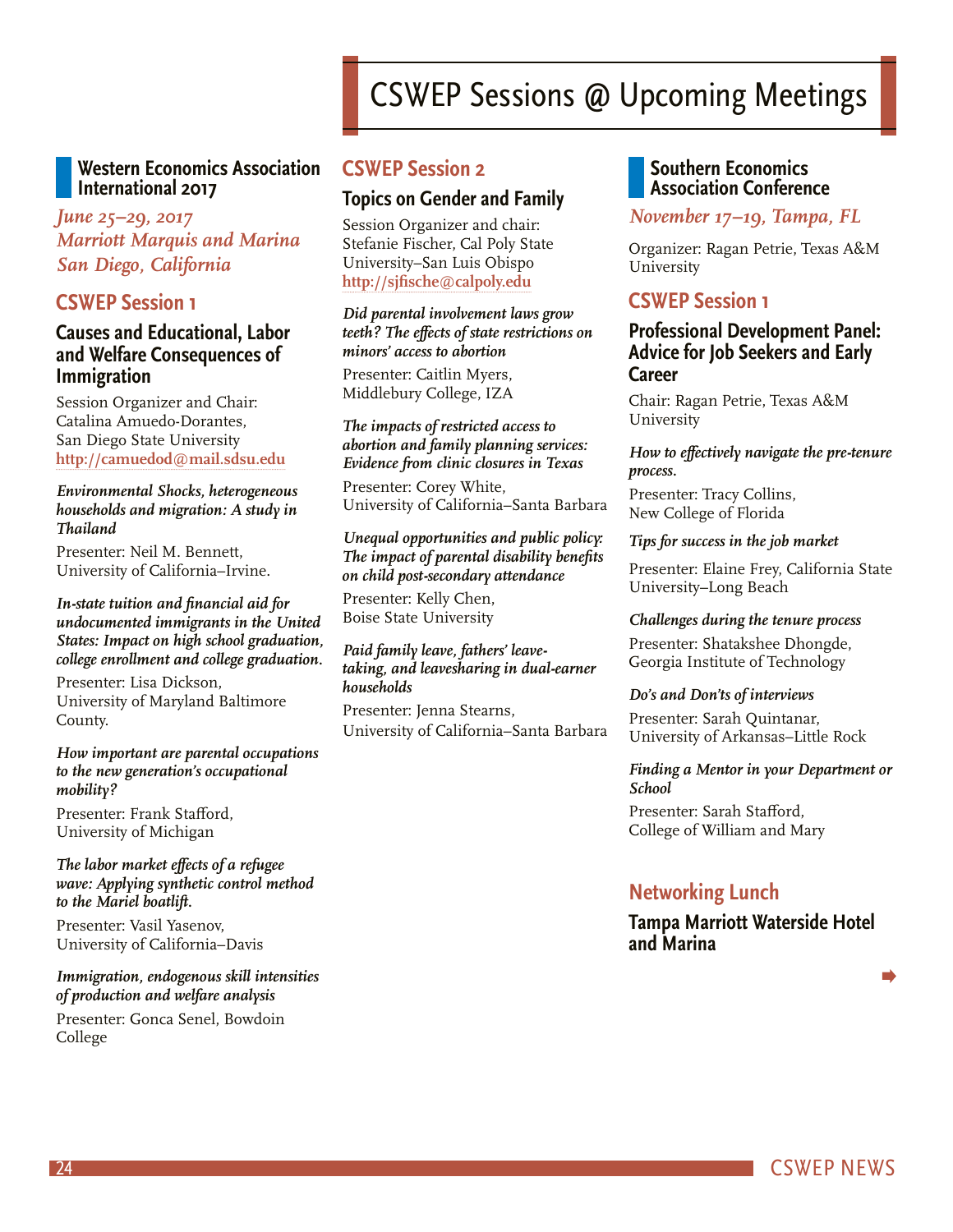#### **[CSWEP Sessions](#page-23-0) the 2016 Report the 2016 Report**

#### **CSWEP Session 2**

#### **Women and Minorities in the Economics Profession—Status, Perspectives and Interventions**  Joint with CSMGEP

*Status of women in the economics profession*

Presenter: Ragan Petrie, Texas A&M University

#### *State of minorities in the economics profession*

Presenter: Gary Hoover, The University of Oklahoma

#### *Perspectives on the status of women and minorities in non-economics fields*

Presenter: MacKenzie Alston, Texas A&M University

#### *Gender differences in the choice of major: The importance of female role models*

Presenter: Danila Serra, Southern Methodist University

## **CSWEP Session 3**

#### **Professional Development Panel: Talking to the Media**

Chair: Ragan Petrie, Texas A&M University

#### *Talking to the media about your academic research*

Presenter: Joni Hersch, Vanderbilt University

#### *Handling media when your research goes viral*

Presenter: Jennifer Shinall, Vanderbilt University

#### *Engaging with the media*

Presenter: Paul H. Rubin, Emory University

Presenter: Donna Ginther, University of Kansas

#### **Elizabeth Klee, At-Large** Assistant Director of Program Direction

Division of Monetary Affairs Board of Governors of the Federal Reserve 20th Street and Constitution Avenue N.W. Washington, DC 20551 (202) 721-4501 **[elizabeth.c.klee@frb.gov](mailto:elizabeth.c.klee%40frb.gov?subject=)**

#### **Amalia Miller, At-Large**

Associate Professor of Economics University of Virginia P.O. Box 400182 Charlottesville, VA 22904-4182 (434) 924-6750 Fax: (434) 982-2904 **[armiller@virginia.edu](mailto:armiller%40virginia.edu?subject=)**

#### **Ragan Petrie, CSWEP South**

Associate Professor of Economics Texas A & M University 4228 TAMU College Station, TX 77843-4228 (979) 845-4593 **[rpetrie@tamu.edu](mailto:rpetrie%40tamu.edu?subject=)**

#### **Kosali Simon, CeMENT Director**

Professor, School of Public and Environmental Affairs Indiana University Room 359, 1315 East Tenth Street Bloomington, IN 47405-1701 (812) 856-3850 Fax: (812) 855-7802 **[simonkos@indiana.edu](mailto:simonkos%40indiana.edu?subject=)**

#### **Petra Todd, At-Large**

Professor of Economics University of Pennsylvania 3718 Locust Walk, McNeil 160 Philadelphia, PA 19104 (215) 898-4084 Fax: (215) 573-2057 **[ptodd@econ.upenn.edu](mailto:ptodd%40econ.upenn.edu?subject=)**

#### **Anne Winkler, CSWEP Midwest**

Professor of Economics University of Missouri–St. Louis One University Boulevard St. Louis, MO 63121 (314) 516-5563 Fax: (314) 516-5352 **[awinkler@umsl.edu](mailto:awinkler%40umsl.edu?subject=)**

#### **Justin Wolfers, At-Large**

Professor of Economics, College of Literature, Science and the Arts, and Professor of Public Policy, Gerald R. Ford School of Public Policy University of Michigan Room 319 Lorch Hall, 611 Tappan St Ann Arbor, MI 48104 (734) 764-2447 **[jwolfers@umich.edu](mailto:jwolfers%40umich.edu?subject=)**

#### **Madeline Zavodny,**

 $\mathcal{L}_{\mathcal{A}}$ 

**Newsletter Oversight Editor** Professor of Economics Agnes Scott College 141 E. College Avenue Decatur, GA 30030 (404) 471-6377 Fax: (404) 471-5478 **[mzavodny@agnesscott.edu](mailto:mzavodny%40agnesscott.edu?subject=)**

2017 ISS UE I 25